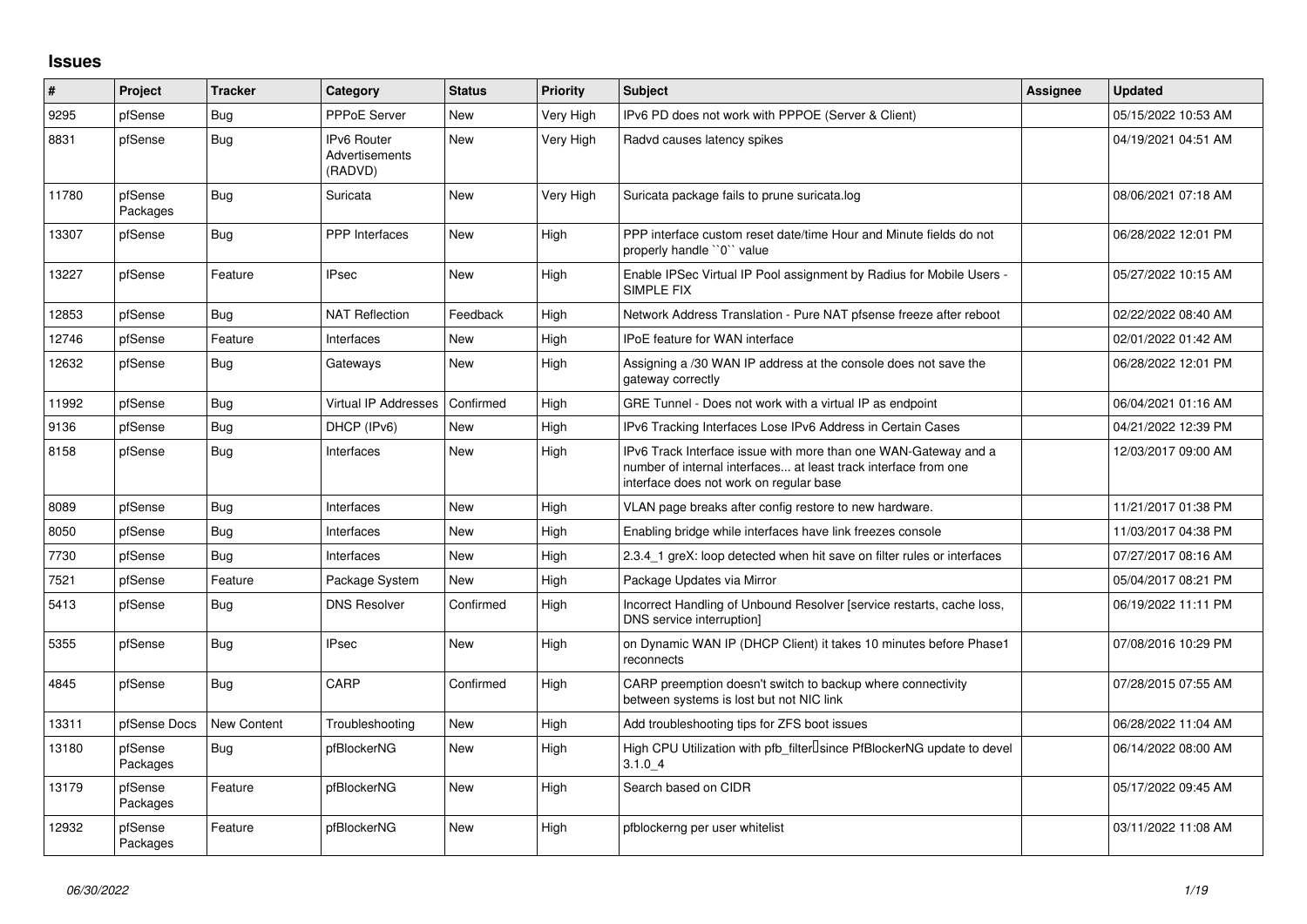| $\#$  | Project             | <b>Tracker</b> | Category                        | <b>Status</b>                 | <b>Priority</b> | <b>Subject</b>                                                                   | Assignee | <b>Updated</b>      |
|-------|---------------------|----------------|---------------------------------|-------------------------------|-----------------|----------------------------------------------------------------------------------|----------|---------------------|
| 12732 | pfSense<br>Packages | Bug            | squidguard                      | <b>New</b>                    | High            | Squid https filtering squidguard acl target list - erratic behaviour             |          | 01/26/2022 09:11 AM |
| 12520 | pfSense<br>Packages | Feature        | Squid                           | New                           | High            | [Squid] - Allow or Deny Mappings from IP/Host/GeoIP sources                      |          | 11/12/2021 02:13 PM |
| 11936 | pfSense<br>Packages | <b>Bug</b>     | <b>FRR</b>                      | Incomplete                    | High            | FRR does not connect BGP when using password                                     |          | 05/19/2021 08:12 AM |
| 11572 | pfSense<br>Packages | Bug            | pfBlockerNG                     | New                           | High            | Auto created firewall rules have IPv4 as protocol only - even for IPv6<br>lists. |          | 06/25/2022 10:59 AM |
| 11563 | pfSense<br>Packages | <b>Bug</b>     | <b>BIND</b>                     | New                           | High            | BIND GUI writes TXT records > 255 characters                                     |          | 02/27/2021 07:11 AM |
| 11534 | pfSense<br>Packages | Regression     | FreeRADIUS                      | <b>New</b>                    | High            | FreeRADIUS EAP anonymous connection forbidden out-of-tunnel                      |          | 07/14/2021 02:32 AM |
| 11158 | pfSense<br>Packages | <b>Bug</b>     | <b>FRR</b>                      | <b>New</b>                    | High            | <b>FRR Prefix Lists</b>                                                          |          | 12/30/2020 04:55 PM |
| 10760 | pfSense<br>Packages | Bug            | <b>BIND</b>                     | <b>New</b>                    | High            | pfSense BIND 9.14.12 server terminates due to assertion failure                  |          | 07/11/2020 04:53 PM |
| 10252 | pfSense<br>Packages | Bug            | pfBlockerNG                     | <b>New</b>                    | High            | pfblockerng-devel                                                                |          | 02/11/2020 05:18 PM |
| 9724  | pfSense<br>Packages | <b>Bug</b>     | pfBlockerNG                     | New                           | High            | pfblockerng-firewall-filter-service-will-not-start                               |          | 09/05/2019 06:32 AM |
| 9046  | pfSense<br>Packages | Feature        | Telegraf                        | New                           | High            | telegraf feature request                                                         |          | 02/18/2019 03:38 PM |
| 8513  | pfSense<br>Packages | <b>Bug</b>     | FreeRADIUS                      | <b>New</b>                    | High            | Freeradius 3.x Idap problem                                                      |          | 02/18/2019 05:22 PM |
| 8438  | pfSense<br>Packages | <b>Bug</b>     | haproxy                         | New                           | High            | haproxy: can't use ACL for cert with http-response actions                       |          | 05/24/2018 01:12 PM |
| 7388  | pfSense<br>Packages | <b>Bug</b>     | Suricata                        | <b>New</b>                    | High            | Suricata does not property recognize MTU for PPPOE interfaces                    |          | 03/15/2017 05:17 AM |
| 6988  | pfSense<br>Packages | Bug            | Snort                           | <b>New</b>                    | High            | SNORT Package PHP memory error                                                   |          | 06/28/2018 10:00 PM |
| 12607 | pfSense Plus        | Bug            | Hardware / Drivers              | <b>New</b>                    | High            | Instability with Snort Inline with AWS Instances                                 |          | 01/10/2022 09:03 PM |
| 13321 | pfSense             | <b>Bug</b>     | DHCP (IPv4)                     | <b>Pull Request</b><br>Review | Normal          | dhcpleases handles duplicate hostnames incorrectly                               |          | 06/30/2022 07:06 AM |
| 13305 | pfSense             | Feature        | Certificates                    | <b>New</b>                    | Normal          | Certificate Revocation page should show expiration date                          |          | 06/27/2022 10:26 AM |
| 13304 | pfSense             | Feature        | <b>Traffic Shaper</b><br>(ALTQ) | <b>Pull Request</b><br>Review | Normal          | Add Broadcom Netextreme II (bxe) to the altq capable check                       |          | 06/28/2022 12:01 PM |
| 13297 | pfSense             | Feature        | Routing                         | <b>New</b>                    | Normal          | Support for Gateway Groups as Static Route destinations                          |          | 06/24/2022 07:41 AM |
| 13296 | pfSense             | Feature        | DHCP (IPv6)                     | <b>New</b>                    | Normal          | Add support for DHCP6 OPTION_PD_EXCLUDE (RFC 6603)                               |          | 06/24/2022 10:10 PM |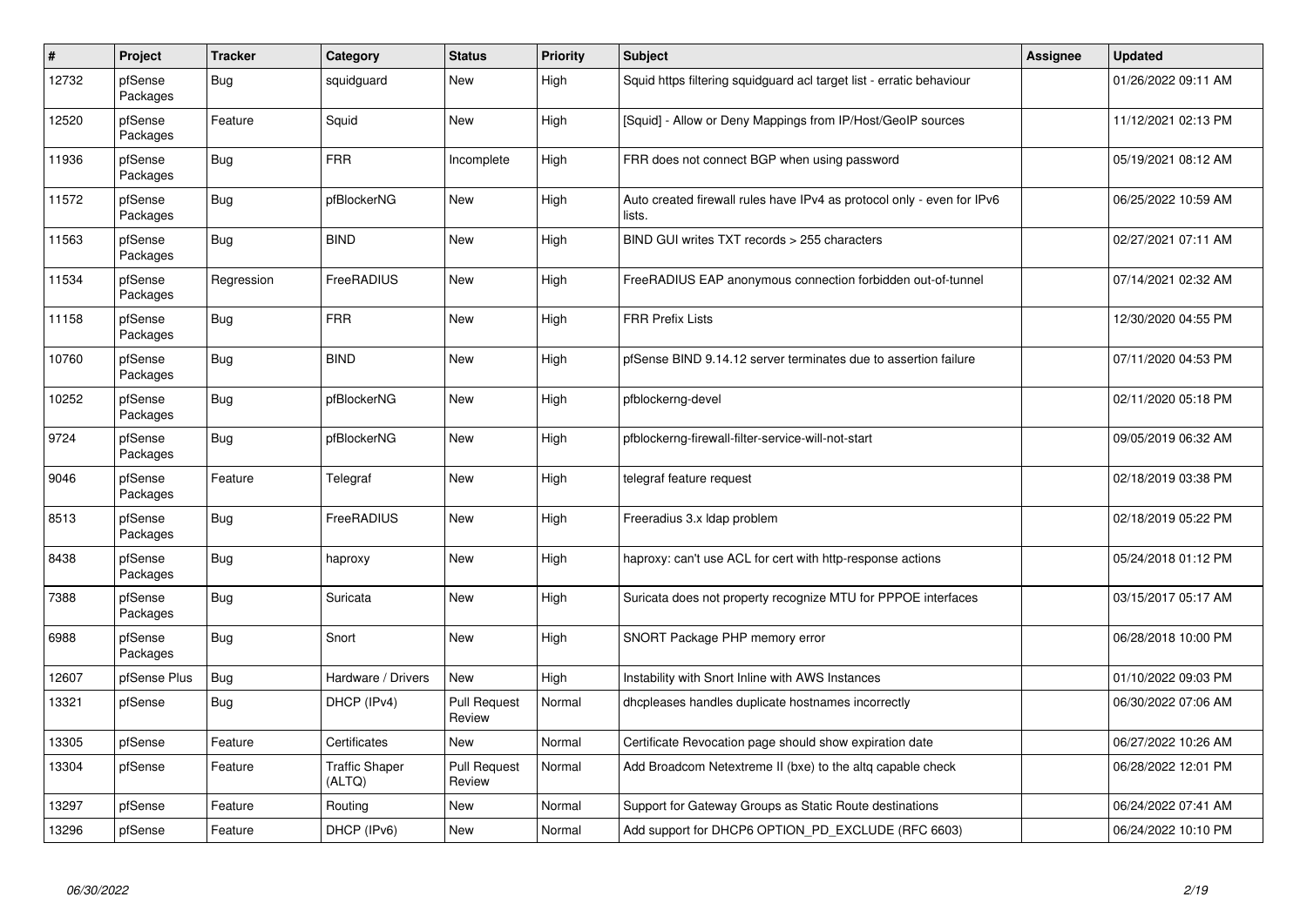| #     | Project | <b>Tracker</b> | Category                 | <b>Status</b>                 | <b>Priority</b> | <b>Subject</b>                                                                                  | <b>Assignee</b> | <b>Updated</b>      |
|-------|---------|----------------|--------------------------|-------------------------------|-----------------|-------------------------------------------------------------------------------------------------|-----------------|---------------------|
| 13295 | pfSense | Bug            | Gateway Monitoring       | <b>Pull Request</b><br>Review | Normal          | Incorrect function parameters for "get dpinger status()" call in<br>`qwlb.inc`                  |                 | 06/28/2022 12:01 PM |
| 13293 | pfSense | Feature        | <b>OpenVPN</b>           | <b>New</b>                    | Normal          | Option to set auth-gen-token in OpenVPN GUI                                                     |                 | 06/21/2022 02:35 PM |
| 13290 | pfSense | Regression     | Captive Portal           | Feedback                      | Normal          | Error "dummynet: bad switch 21!" with Captive Portals and Limiters<br>active                    |                 | 06/30/2022 08:06 AM |
| 13288 | pfSense | Bug            | Configuration<br>Backend | <b>New</b>                    | Normal          | Encode FreeRADIUS Custom Options                                                                |                 | 06/20/2022 10:36 AM |
| 13287 | pfSense | Feature        | Configuration<br>Backend | <b>New</b>                    | Normal          | Encode OpenVPN Custom Options                                                                   |                 | 06/20/2022 10:33 AM |
| 13280 | pfSense | Bug            | Unknown                  | <b>New</b>                    | Normal          | Entries duplicated in /boot/loader.conf                                                         |                 | 06/19/2022 11:11 AM |
| 13279 | pfSense | Bug            | Interfaces               | <b>New</b>                    | Normal          | DHCP config override affects Gateway installation.                                              |                 | 06/17/2022 07:25 AM |
| 13277 | pfSense | <b>Bug</b>     | <b>IGMP Proxy</b>        | <b>New</b>                    | Normal          | IGMP Proxy webConfigurator Page Always Produces Error                                           |                 | 06/16/2022 07:50 PM |
| 13276 | pfSense | Bug            | <b>IGMP Proxy</b>        | <b>New</b>                    | Normal          | IGMP Proxy Error Message for Logging Links to System Log Instead of<br>Routing Log              |                 | 06/16/2022 07:48 PM |
| 13273 | pfSense | <b>Bug</b>     | DHCP (IPv4)              | <b>New</b>                    | Normal          | dhclient can use conflicting recorded leases                                                    |                 | 06/14/2022 11:07 AM |
| 13268 | pfSense | Todo           | Console Menu             | Ready To Test                 | Normal          | columns don't align nicely in console with medium-long interface names                          |                 | 06/12/2022 10:32 PM |
| 13267 | pfSense | <b>Bug</b>     | <b>OpenVPN</b>           | <b>New</b>                    | Normal          | dpinger continues to run on OpenVPN gateway after OpenVPN service<br>is stopped.                |                 | 06/12/2022 02:49 PM |
| 13264 | pfSense | Feature        | <b>IPsec</b>             | <b>New</b>                    | Normal          | IPSec Phase2 select multiple PFS key groups                                                     |                 | 06/10/2022 04:29 PM |
| 13260 | pfSense | Feature        | Authentication           | New                           | Normal          | Add support for OpenVPN static-challenge                                                        |                 | 06/09/2022 02:04 PM |
| 13256 | pfSense | Feature        | DHCP (IPv4)              | <b>New</b>                    | Normal          | Better handling of duplicate IPs in static DHCP assignments                                     |                 | 06/11/2022 04:51 PM |
| 13254 | pfSense | Bug            | <b>DNS Resolver</b>      | <b>New</b>                    | Normal          | DNS resolver does not update "unbound.conf" file during link down<br>events                     |                 | 06/28/2022 12:01 PM |
| 13253 | pfSense | Bug            | DHCP (IPv6)              | <b>New</b>                    | Normal          | 'dhcp6c' is not restarted when applying settings when multiple WANs<br>are configured for DHCP6 |                 | 06/28/2022 12:01 PM |
| 13252 | pfSense | Bug            | Upgrade                  | <b>New</b>                    | Normal          | reduce frequency of php-fpm socket connection attempts from<br>check reload status              |                 | 06/12/2022 11:11 AM |
| 13249 | pfSense | <b>Bug</b>     | Console Menu             | <b>New</b>                    | Normal          | Running playback comands multiple times results in PHP error                                    |                 | 06/06/2022 07:02 AM |
| 13248 | pfSense | Regression     | DHCP (IPv6)              | <b>New</b>                    | Normal          | IPv6 Router Advertisements runs when config.xml does not contain an<br>entry for the interface  |                 | 06/05/2022 07:44 PM |
| 13244 | pfSense | Feature        | Web Interface            | <b>New</b>                    | Normal          | Add help text under Timezone settings in the GUI                                                |                 | 06/03/2022 01:00 PM |
| 13242 | pfSense | Feature        | Gateway Monitoring       | <b>New</b>                    | Normal          | Enhancements to static route creation/deletion for dpinger monitor IPs                          |                 | 06/03/2022 11:20 AM |
| 13237 | pfSense | <b>Bug</b>     | DHCP (IPv6)              | New                           | Normal          | dhcp6c script cannot be executed safely                                                         |                 | 06/01/2022 11:20 AM |
| 13224 | pfSense | Bug            | <b>Notifications</b>     | <b>New</b>                    | Normal          | Email notification flood when UPS (NUT) and WAN send notifications                              |                 | 05/27/2022 01:58 AM |
| 13222 | pfSense | Bug            | UPnP/NAT-PMP             | <b>New</b>                    | Normal          | CARP IP does not listen for NAT-PMP packets                                                     |                 | 05/26/2022 02:28 PM |
| 13187 | pfSense | Documentation  | Upgrade                  | <b>New</b>                    | Normal          | Azure Frequently asked questions                                                                |                 | 05/20/2022 06:52 AM |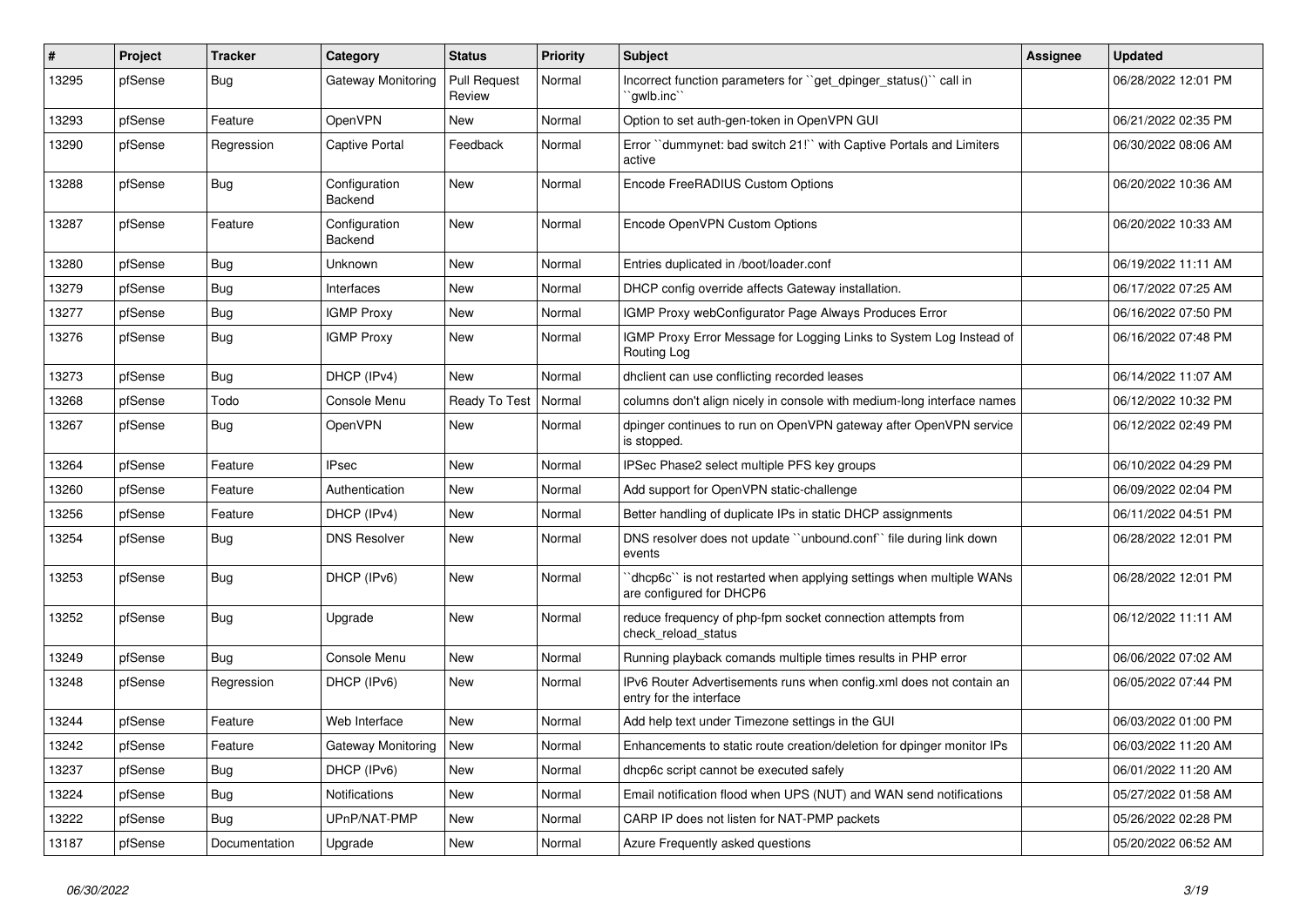| ∦     | Project | <b>Tracker</b> | Category                                 | <b>Status</b>                 | <b>Priority</b> | Subject                                                                                                  | Assignee | <b>Updated</b>      |
|-------|---------|----------------|------------------------------------------|-------------------------------|-----------------|----------------------------------------------------------------------------------------------------------|----------|---------------------|
| 13167 | pfSense | <b>Bug</b>     | Dynamic DNS                              | <b>New</b>                    | Normal          | phpDynDNS: DigitalOcean ddns update fails (bad request, invalid<br>character '-' in request id)          |          | 06/16/2022 09:30 PM |
| 13165 | pfSense | Feature        | Dashboard                                | <b>Pull Request</b><br>Review | Normal          | Feat: live update for Services dashboard widget                                                          |          | 05/15/2022 01:48 AM |
| 13158 | pfSense | <b>Bug</b>     | Web Interface                            | <b>New</b>                    | Normal          | Input validation error when applying limiter changes                                                     |          | 05/14/2022 05:32 PM |
| 13124 | pfSense | Feature        | Web Interface                            | <b>Pull Request</b><br>Review | Normal          | Option to wait for interface selection before displaying firewall rules                                  |          | 06/28/2022 12:01 PM |
| 13091 | pfSense | Feature        | OpenVPN                                  | New                           | Normal          | RFE: Ability to specify the order of OpenVPN Authentication servers                                      |          | 04/22/2022 04:30 PM |
| 13087 | pfSense | <b>Bug</b>     | OpenVPN                                  | New                           | Normal          | OpenVPN Server: hide WINS servers list when netbios option is<br>unchecked while WINS servers is checked |          | 04/22/2022 10:29 AM |
| 13076 | pfSense | <b>Bug</b>     | Gateway Monitoring                       | <b>New</b>                    | Normal          | Marking a gateway as down does not affect IPsec entries using<br>gateway groups                          |          | 06/28/2022 12:01 PM |
| 13068 | pfSense | Bug            | Aliases / Tables                         | <b>New</b>                    | Normal          | Error loading rules when URL Table IPs content is empty                                                  |          | 04/17/2022 09:07 PM |
| 13067 | pfSense | Bug            | FilterDNS                                | New                           | Normal          | filterdns resolve interval is twice the intended value                                                   |          | 04/17/2022 07:45 PM |
| 13058 | pfSense | Todo           | Rules / NAT                              | New                           | Normal          | Add static routes and directly connected networks back to policy route<br>negation rules                 |          | 04/13/2022 08:05 AM |
| 13051 | pfSense | <b>Bug</b>     | <b>Traffic Shaper</b><br>(ALTQ)          | <b>New</b>                    | Normal          | Firewall traffic shaper by interface selection unknow                                                    |          | 04/12/2022 07:03 AM |
| 13046 | pfSense | Bug            | Rules / NAT                              | <b>New</b>                    | Normal          | Floating rule applied to IPv6 interface with a SLAAC DHCPv6 gateway<br>reports error on boot             |          | 04/11/2022 09:50 AM |
| 13017 | pfSense | Feature        | Packet Capture                           | <b>New</b>                    | Normal          | Packet capture: add preview results while capture is running                                             |          | 04/09/2022 11:08 AM |
| 13009 | pfSense | Feature        | OpenVPN                                  | New                           | Normal          | Add option for multiple remote addresses to OpenVPN Client                                               |          | 03/31/2022 12:42 PM |
| 13003 | pfSense | Bug            | Hardware / Drivers                       | <b>New</b>                    | Normal          | Malicious Driver Detection event on ixl driver                                                           |          | 06/25/2022 05:00 PM |
| 12960 | pfSense | <b>Bug</b>     | Installer                                | <b>New</b>                    | Normal          | VGA installer image defaults to serial console, serial console is default<br>in GUI settings             |          | 06/28/2022 12:01 PM |
| 12959 | pfSense | <b>Bug</b>     | DHCP (IPv4)                              | Feedback                      | Normal          | dhcplease process wrongly update host file if client-hostname is empty                                   |          | 03/28/2022 10:26 AM |
| 12950 | pfSense | <b>Bug</b>     | Routing                                  | New                           | Normal          | OpenVPN as default gateway does not get set at boot time                                                 |          | 04/09/2022 05:46 PM |
| 12947 | pfSense | <b>Bug</b>     | DHCP (IPv6)                              | <b>Pull Request</b><br>Review | Normal          | DHCP6 client does not take any action if the interface IPv6 address<br>changes during renewal            |          | 06/28/2022 12:01 PM |
| 12938 | pfSense | <b>Bug</b>     | IPv6 Router<br>Advertisements<br>(RADVD) | <b>New</b>                    | Normal          | MaxRtrAdvInterval would allow stale DNS servers to be deleted faster                                     |          | 03/12/2022 09:37 AM |
| 12927 | pfSense | <b>Bug</b>     | OpenVPN                                  | New                           | Normal          | OpenVPN with OCSP enabled allows connections with revoked<br>certificates                                |          | 03/24/2022 08:22 AM |
| 12926 | pfSense | <b>Bug</b>     | Interfaces                               | Feedback                      | Normal          | Changing LAGG type on CARP interfaces makes VIPs go to an "init"<br>State                                |          | 03/10/2022 10:52 AM |
| 12922 | pfSense | <b>Bug</b>     | DHCP (IPv4)                              | New                           | Normal          | Classless static routes received on DHCP WAN can override chosen<br>default gateway                      |          | 03/28/2022 10:08 AM |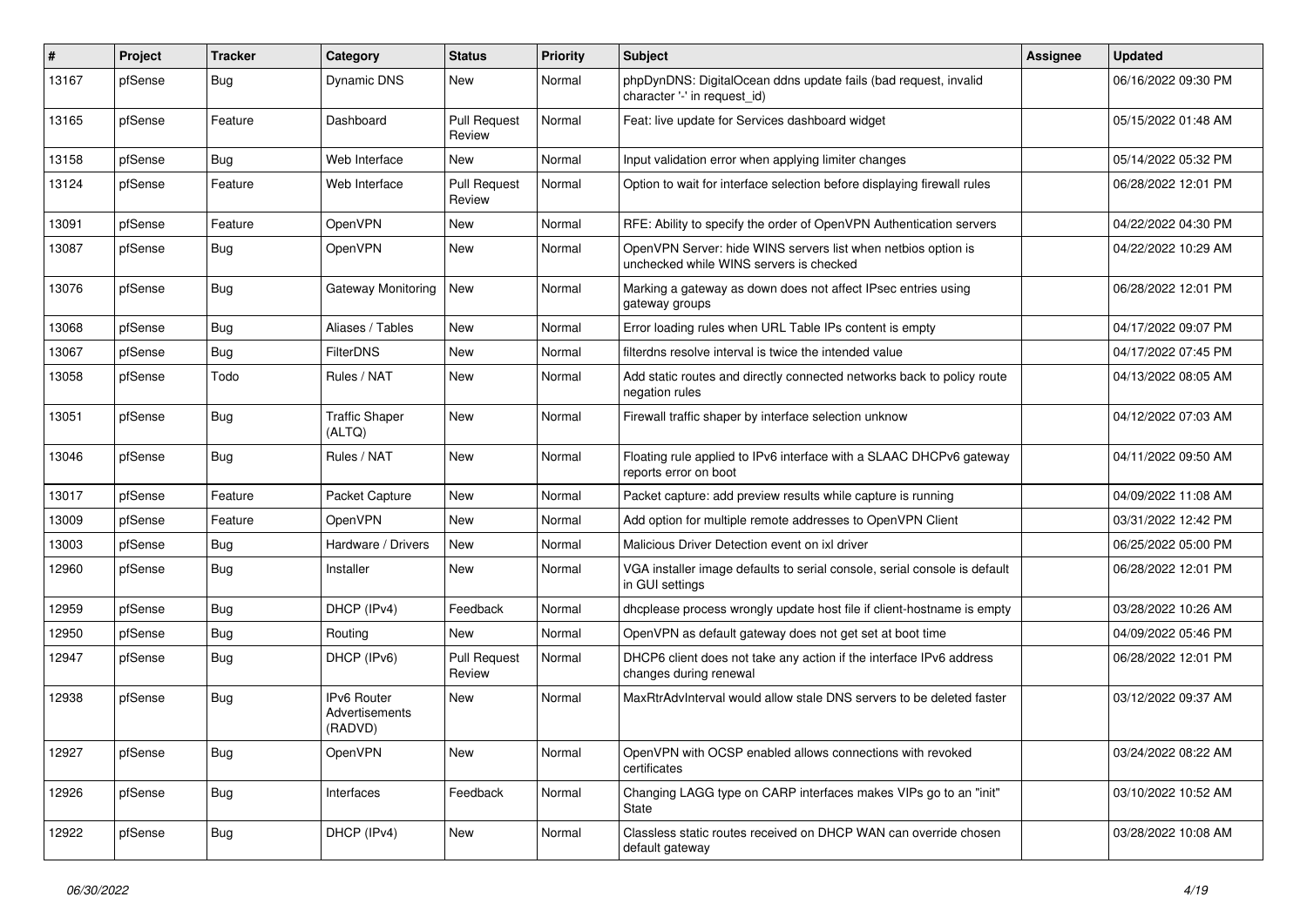| #     | Project | <b>Tracker</b> | Category                            | <b>Status</b> | <b>Priority</b> | Subject                                                                                       | <b>Assignee</b> | <b>Updated</b>      |
|-------|---------|----------------|-------------------------------------|---------------|-----------------|-----------------------------------------------------------------------------------------------|-----------------|---------------------|
| 12905 | pfSense | Bug            | Web Interface                       | New           | Normal          | Add VLAN Re-assignment to Import Interface Mismatch Wizard                                    |                 | 03/07/2022 08:05 AM |
| 12903 | pfSense | Feature        | <b>Notifications</b>                | New           | Normal          | alternative authentication methods for email notifications?                                   |                 | 03/07/2022 07:52 AM |
| 12888 | pfSense | <b>Bug</b>     | Rules / NAT                         | New           | Normal          | pfSense sends un-NATed packets during OpenVPN startup                                         |                 | 03/01/2022 03:13 PM |
| 12878 | pfSense | Bug            | <b>Traffic Shaper</b><br>(ALTQ)     | Incomplete    | Normal          | Traffic shaping by interface, route queue bandwidth inbound, out by a<br>large factor.        |                 | 06/06/2022 07:03 AM |
| 12877 | pfSense | Bug            | Dynamic DNS                         | Feedback      | Normal          | Cloudflare DynDNS fails to update more than two addresses                                     |                 | 05/29/2022 06:56 PM |
| 12875 | pfSense | <b>Bug</b>     | Package System                      | New           | Normal          | Import zabbix-agent6 and zabbix-proxy6 from FreeBSD Ports                                     |                 | 05/28/2022 06:50 PM |
| 12874 | pfSense | Feature        | OpenVPN                             | <b>New</b>    | Normal          | OpenVPN RADIUS Framed-Pool                                                                    |                 | 02/25/2022 02:24 PM |
| 12857 | pfSense | <b>Bug</b>     | Gateways                            | New           | Normal          | Firewall gateway goes away when making changes to Bridge0 device                              |                 | 02/27/2022 11:20 AM |
| 12848 | pfSense | Feature        | Dynamic DNS                         | <b>New</b>    | Normal          | Evaluation of the DynDNS "Result Match" string                                                |                 | 02/22/2022 02:01 AM |
| 12829 | pfSense | <b>Bug</b>     | <b>Traffic Shaper</b><br>(Limiters) | Feedback      | Normal          | Dummynet kernel module fails to load after upgrade.                                           |                 | 03/17/2022 09:26 AM |
| 12828 | pfSense | Bug            | Wireless                            | <b>New</b>    | Normal          | pfSense keeps crashing (Fatal trap 12: page fault while in kernel mode)                       |                 | 02/21/2022 07:55 AM |
| 12823 | pfSense | Bug            | DHCP (IPv6)                         | <b>New</b>    | Normal          | Multiple DHCP6 WAN connections PPPoE interface 'defached' status                              |                 | 02/18/2022 05:39 AM |
| 12821 | pfSense | Regression     | Hardware / Drivers                  | Confirmed     | Normal          | Intel e1000 driver (em & igb) cannot pass VLAN0 tagged packets                                |                 | 06/05/2022 08:23 AM |
| 12797 | pfSense | <b>Bug</b>     | UPnP/NAT-PMP                        | New           | Normal          | UPnP+STUN forms invalid outbound NAT rules using the external<br>address discovered from STUN |                 | 02/15/2022 01:01 PM |
| 12796 | pfSense | <b>Bug</b>     | Upgrade                             | Confirmed     | Normal          | 2.5.2 -> 2.6.0 upgrade segfaults if certain packages are installed.                           |                 | 05/24/2022 07:43 AM |
| 12774 | pfSense | Bug            | Backup / Restore                    | New           | Normal          | Picture widget image is not saved in backup                                                   |                 | 04/04/2022 04:48 AM |
| 12768 | pfSense | Feature        | Upgrade                             | New           | Normal          | pfSense-repo: Make sure default config file exists                                            |                 | 06/28/2022 12:01 PM |
| 12764 | pfSense | Bug            | Gateways                            | <b>New</b>    | Normal          | VTI gateway status is pending after assigning the VTI interface                               |                 | 02/07/2022 05:41 AM |
| 12747 | pfSense | <b>Bug</b>     | Logging                             | New           | Normal          | System log is filled by sshguard                                                              |                 | 06/30/2022 05:21 AM |
| 12740 | pfSense | Bug            | FreeBSD                             | Incomplete    | Normal          | panic: esp input cb: Unexpected address family                                                |                 | 01/27/2022 01:19 PM |
| 12737 | pfSense | Bug            | Certificates                        | New           | Normal          | CApath is not defined by default in curl                                                      |                 | 06/28/2022 12:01 PM |
| 12730 | pfSense | <b>Bug</b>     | <b>Captive Portal</b>               | New           | Normal          | RADIUS accounting does not work if WAN is down                                                |                 | 01/26/2022 05:13 AM |
| 12726 | pfSense | <b>Bug</b>     | Authentication                      | New           | Normal          | LDAP select container button auto populate                                                    |                 | 01/25/2022 01:48 PM |
| 12708 | pfSense | <b>Bug</b>     | Aliases / Tables                    | New           | Normal          | alias with non resolving DNS entry breaks underlying pf table                                 |                 | 02/20/2022 06:13 PM |
| 12705 | pfSense | <b>Bug</b>     | <b>IPsec</b>                        | Incomplete    | Normal          | ECDSA certificate does not work for IPSec VPN phase 1                                         |                 | 01/24/2022 03:22 PM |
| 12679 | pfSense | Feature        | Interfaces                          | New           | Normal          | Remind user to update DHCPv6 range when changing interface IPv6<br>prefix                     |                 | 01/12/2022 07:36 AM |
| 12676 | pfSense | Feature        | Rules / NAT                         | New           | Normal          | Add the Tagged option on the Port Forward rules edit page                                     |                 | 01/11/2022 05:52 AM |
| 12665 | pfSense | Feature        | Rules / NAT                         | New           | Normal          | Ability to add custom pf rules from the GUI                                                   |                 | 01/07/2022 09:30 AM |
| 12648 | pfSense | <b>Bug</b>     | Captive Portal                      | New           | Normal          | Undocumented variables 'listenporthttp' and 'listenporthttps'                                 |                 | 12/28/2021 10:44 AM |
| 12625 | pfSense | Feature        | Logging                             | New           | Normal          | Granular logging options for default firewall rules.                                          |                 | 12/21/2021 06:39 PM |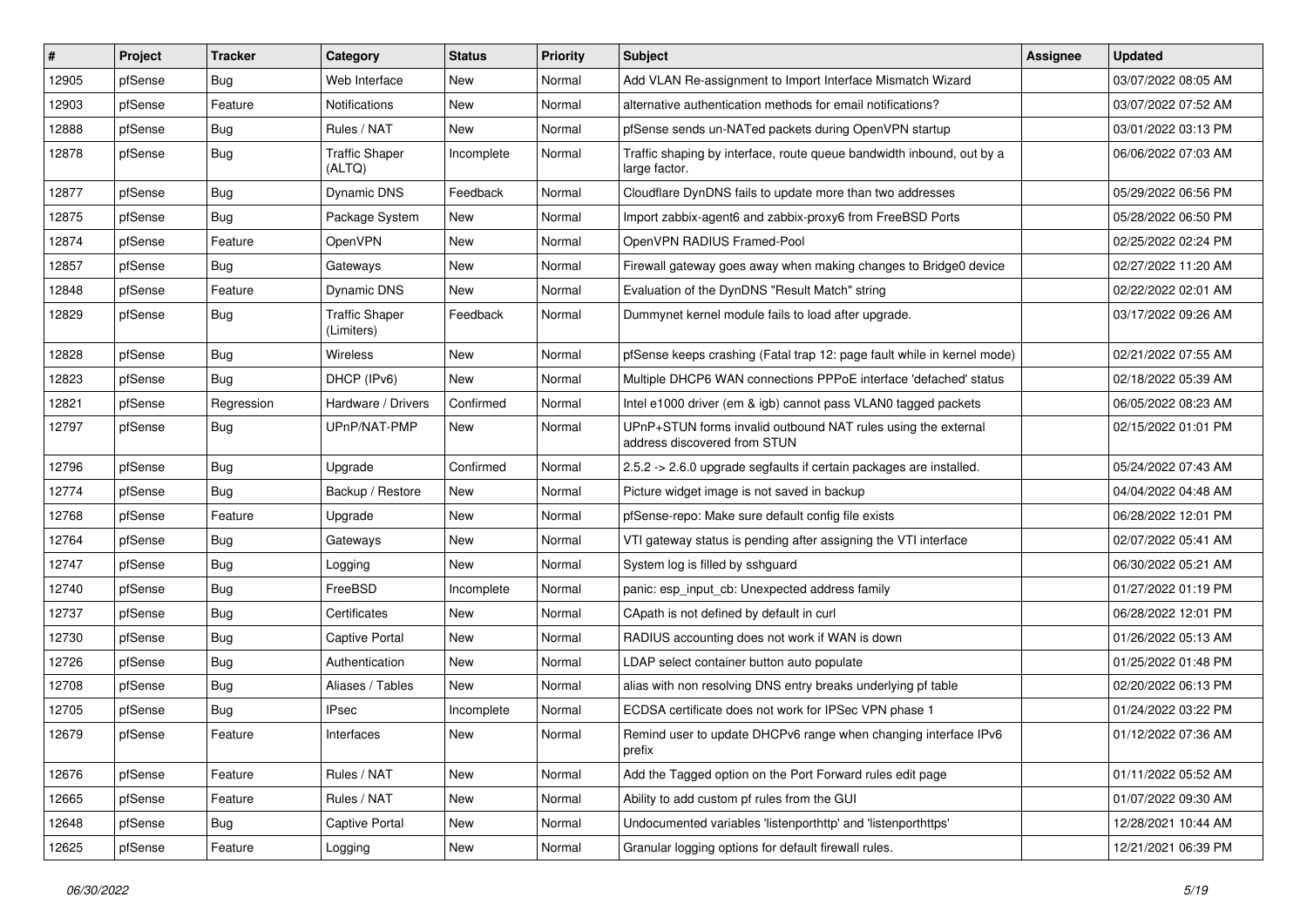| #     | Project | <b>Tracker</b> | Category                 | <b>Status</b>                 | <b>Priority</b> | <b>Subject</b>                                                                                                                   | Assignee | <b>Updated</b>      |
|-------|---------|----------------|--------------------------|-------------------------------|-----------------|----------------------------------------------------------------------------------------------------------------------------------|----------|---------------------|
| 12612 | pfSense | Bug            | <b>DNS Resolver</b>      | New                           | Normal          | DNS Resolver is restarted during every "rc.newwanip" event                                                                       |          | 06/28/2022 12:01 PM |
| 12602 | pfSense | Feature        | Dynamic DNS              | <b>New</b>                    | Normal          | DHCPv6 should allow DDNS Client updates for hosts                                                                                |          | 12/15/2021 11:00 AM |
| 12600 | pfSense | Feature        | Aliases / Tables         | <b>New</b>                    | Normal          | allow custom mask for a network alias created from a FQDN                                                                        |          | 12/15/2021 10:50 AM |
| 12581 | pfSense | Regression     | DHCP (IPv6)              | New                           | Normal          | CARP IPv6 assigned address does not get advertised to endpoints with<br><b>RADV</b>                                              |          | 12/16/2021 02:34 PM |
| 12563 | pfSense | Bug            | OpenVPN                  | <b>New</b>                    | Normal          | OpenVPN server doesn't support Framed-IPv6-Address RADIUS<br>attribute                                                           |          | 12/03/2021 11:19 AM |
| 12553 | pfSense | Feature        | Backup / Restore         | <b>New</b>                    | Normal          | Auto Config Backup: Allow selecting multiple backups for deletion                                                                |          | 02/22/2022 04:27 AM |
| 12552 | pfSense | Bug            | OpenVPN                  | New                           | Normal          | "Pull DNS" option within OpenVPN client does not cause pfSense to<br>use DNS servers assigned by remote OpenVPN server           |          | 12/08/2021 08:45 AM |
| 12543 | pfSense | Bug            | Web Interface            | Feedback                      | Normal          | Deleteing a Outbound NAT rule gave me an empty rule and displayed<br>php error in UI.                                            |          | 02/14/2022 04:36 AM |
| 12542 | pfSense | Bug            | Virtual IP Addresses     | <b>New</b>                    | Normal          | Cannot assign a same IPv6 Link-Local address to different interfaces                                                             |          | 11/25/2021 01:41 AM |
| 12535 | pfSense | Documentation  | Routing                  | <b>New</b>                    | Normal          | Negate Rules function does not match the description                                                                             |          | 11/19/2021 02:03 PM |
| 12519 | pfSense | Bug            | Authentication           | New                           | Normal          | Fail authentication using special character in password via the LDAP<br>connector                                                |          | 11/12/2021 07:39 AM |
| 12509 | pfSense | Bug            | OpenVPN                  | <b>New</b>                    | Normal          | Deffered authentication does not work with auth-gen-token<br>external-auth or pusk "auth-token"                                  |          | 11/08/2021 04:01 AM |
| 12508 | pfSense | Bug            | <b>DHCP Relay</b>        | <b>New</b>                    | Normal          | DHCP Relay over VPN                                                                                                              |          | 11/06/2021 11:25 AM |
| 12504 | pfSense | <b>Bug</b>     | Interfaces               | <b>New</b>                    | Normal          | BCM57412 NetXtreme-E 10Gb RDMA Ethernet controller issue                                                                         |          | 11/05/2021 04:51 AM |
| 12483 | pfSense | Bug            | Configuration<br>Backend | New                           | Normal          | GUI creates inconsistent config.xml                                                                                              |          | 10/23/2021 06:48 AM |
| 12473 | pfSense | Feature        | <b>IPsec</b>             | <b>New</b>                    | Normal          | Allow user adjustment of IPsec Keep Alive periodic checks                                                                        |          | 12/22/2021 05:59 AM |
| 12467 | pfSense | Bug            | <b>Captive Portal</b>    | <b>New</b>                    | Normal          | CP error on client disconnect after reboot                                                                                       |          | 10/17/2021 05:35 AM |
| 12464 | pfSense | <b>Bug</b>     | Logging                  | <b>Pull Request</b><br>Review | Normal          | Syslog Auth messages are sent as Emergency Level                                                                                 |          | 06/28/2022 12:01 PM |
| 12459 | pfSense | Todo           | Virtual IP Addresses     | <b>New</b>                    | Normal          | Add IP Alias subnet input validation                                                                                             |          | 10/15/2021 09:35 AM |
| 12458 | pfSense | Feature        | Authentication           | New                           | Normal          | Use "unixHomeDirectory" instead of "homeDirectory" when LDAP<br>authentication server is Active Directory                        |          | 10/15/2021 08:18 AM |
| 12451 | pfSense | Bug            | Virtual IP Addresses     | New                           | Normal          | deleteVIP() does not check RFC2136 Update Source                                                                                 |          | 10/13/2021 10:06 AM |
| 12436 | pfSense | Bug            | <b>PPPoE Server</b>      | New                           | Normal          | Pppoe server config gui does not allow setting of chap authentication,<br>and sets the network start address for allocation to 0 |          | 10/21/2021 08:15 AM |
| 12421 | pfSense | Bug            | Rules / NAT              | New                           | Normal          | IPV6 limiter bug                                                                                                                 |          | 10/02/2021 08:44 AM |
| 12401 | pfSense | <b>Bug</b>     | <b>Traffic Graphs</b>    | New                           | Normal          | Traffic graphs with untagged and tagged VLAN on same interface                                                                   |          | 09/23/2021 09:18 PM |
| 12382 | pfSense | Regression     | OpenVPN                  | New                           | Normal          | Certificate Depth checking creates OpenVPN micro-outages every time<br>a user authenticates after 2.5.2 upgrade                  |          | 01/17/2022 04:17 AM |
| 12367 | pfSense | Todo           | Installer                | New                           | Normal          | ZFS: Do not show memstick disk on target list                                                                                    |          | 09/13/2021 07:37 AM |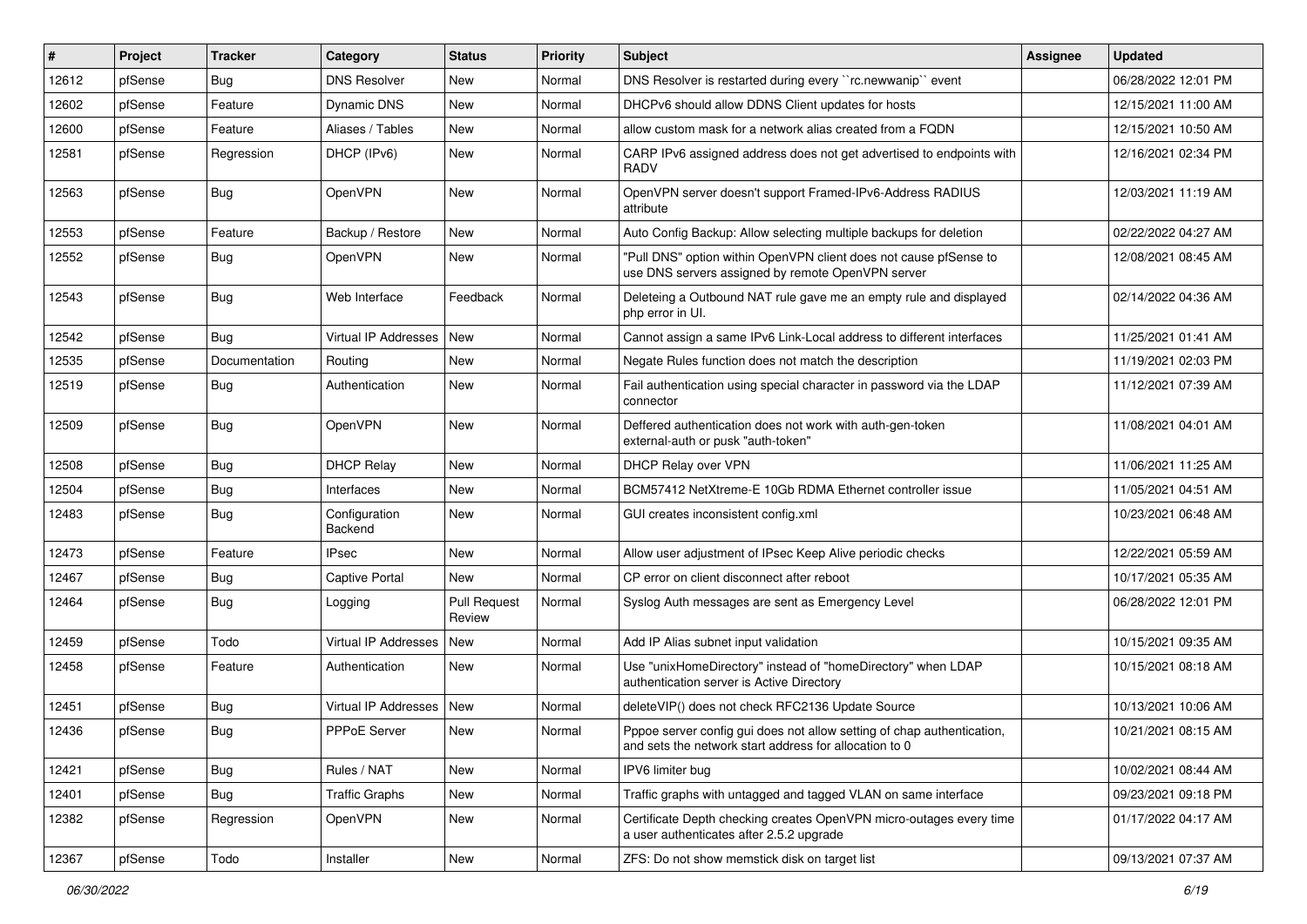| #     | Project | <b>Tracker</b> | Category                    | <b>Status</b>                 | <b>Priority</b> | <b>Subject</b>                                                                                       | Assignee | <b>Updated</b>      |
|-------|---------|----------------|-----------------------------|-------------------------------|-----------------|------------------------------------------------------------------------------------------------------|----------|---------------------|
| 12357 | pfSense | Bug            | Captive Portal              | <b>New</b>                    | Normal          | Captive Portal popup Logout button loads full login page in popup when<br>clicked                    |          | 10/27/2021 12:10 PM |
| 12300 | pfSense | Feature        | Hardware / Drivers          | <b>New</b>                    | Normal          | Add Aquantia Atlantic driver to pfsense                                                              |          | 09/14/2021 06:49 AM |
| 12283 | pfSense | Bug            | Authentication              | <b>New</b>                    | Normal          | LDAP/RADIUS authentication servers configuration does not allow<br>source IP address to be specified |          | 08/20/2021 01:15 AM |
| 12259 | pfSense | Bug            | <b>Operating System</b>     | New                           | Normal          | Intel em NICs Suffering Performance Degradation on FreeBSD12                                         |          | 02/25/2022 09:28 PM |
| 12249 | pfSense | Bug            | Backup / Restore            | <b>New</b>                    | Normal          | HAProxy causing failed ACB backups                                                                   |          | 11/15/2021 11:58 PM |
| 12243 | pfSense | Todo           | Package System              | <b>New</b>                    | Normal          | Implement "plugin interfaces()"                                                                      |          | 02/07/2022 03:50 AM |
| 12215 | pfSense | Regression     | <b>OpenVPN</b>              | Feedback                      | Normal          | OpenVPN does not resync when running on a gateway group                                              |          | 12/22/2021 05:49 AM |
| 12190 | pfSense | Feature        | Rules / NAT                 | <b>New</b>                    | Normal          | Add ability to reference ipv6 prefix in firewall rules and aliases                                   |          | 08/05/2021 01:47 PM |
| 12176 | pfSense | Todo           | Interfaces                  | <b>Pull Request</b><br>Review | Normal          | Hide WireGuard interfaces on appropriate pages                                                       |          | 08/11/2021 12:52 AM |
| 12139 | pfSense | Feature        | <b>DNS Forwarder</b>        | <b>New</b>                    | Normal          | Add support in for specifying a DNSMASQ configuration file                                           |          | 07/16/2021 09:45 PM |
| 12122 | pfSense | Bug            | Web Interface               | New                           | Normal          | Perform greedy actions asychronously                                                                 |          | 07/10/2021 01:10 PM |
| 12121 | pfSense | Feature        | <b>OpenVPN</b>              | <b>New</b>                    | Normal          | Wider "local network(s)" fields in OpenVPN server configuration                                      |          | 07/19/2021 07:37 AM |
| 12120 | pfSense | Feature        | <b>DHCP Relay</b>           | <b>New</b>                    | Normal          | Permit several sets of destination DHCP servers in DHCP relay                                        |          | 07/11/2021 05:41 PM |
| 12095 | pfSense | Bug            | Authentication              | <b>New</b>                    | Normal          | Memory leak in pcscd                                                                                 |          | 06/01/2022 01:01 PM |
| 12091 | pfSense | Feature        | Authentication              | <b>New</b>                    | Normal          | RFE: Add support for sssd authentication                                                             |          | 12/10/2021 04:55 PM |
| 12077 | pfSense | Feature        | Gateways                    | <b>New</b>                    | Normal          | Allow stick-connections per gateway group                                                            |          | 06/24/2021 08:45 AM |
| 12056 | pfSense | <b>Bug</b>     | Logging                     | <b>New</b>                    | Normal          | Filterlog says "Unknown Option %u"                                                                   |          | 06/18/2021 05:51 AM |
| 12055 | pfSense | Feature        | <b>Virtual IP Addresses</b> | Feedback                      | Normal          | Option to disable XMLRPC Sync for Loopback Virtual IPs                                               |          | 06/18/2021 09:05 AM |
| 11974 | pfSense | Feature        | <b>XMLRPC</b>               | <b>New</b>                    | Normal          | XMLRPC synchronization for igmmproxy settings                                                        |          | 05/29/2021 03:58 PM |
| 11960 | pfSense | Bug            | Gateway Monitoring          | Feedback                      | Normal          | Gateway Monitoring Traffic Goes Out Default Gateway                                                  |          | 12/20/2021 05:43 AM |
| 11956 | pfSense | Feature        | Web Interface               | <b>New</b>                    | Normal          | "add" button in the top of pages with many user-added items                                          |          | 07/10/2021 01:01 PM |
| 11954 | pfSense | Feature        | <b>IGMP Proxy</b>           | <b>New</b>                    | Normal          | <b>Multicast limits</b>                                                                              |          | 05/25/2021 12:36 AM |
| 11953 | pfSense | Bug            | <b>IGMP Proxy</b>           | <b>New</b>                    | Normal          | XG-1541 crashes when igmpproxy is enabled and network interfaces<br>status change                    |          | 05/24/2021 04:55 PM |
| 11927 | pfSense | Feature        | DHCP (IPv4)                 | Feedback                      | Normal          | Allow DHCP not to serve a gateway - small fix                                                        |          | 01/03/2022 04:17 PM |
| 11925 | pfSense | <b>Bug</b>     | <b>OpenVPN</b>              | <b>New</b>                    | Normal          | Calling-Station-Id always set to WAN IP                                                              |          | 05/14/2021 09:27 AM |
| 11876 | pfSense | Feature        | Hardware / Drivers          | <b>New</b>                    | Normal          | OpenSSL does not use QAT acceleration on pfSense Plus<br>21.02-RELEASE-p1 or 21.05-DEVELOPMENT       |          | 05/03/2021 08:02 AM |
| 11872 | pfSense | Bug            | Interfaces                  | <b>New</b>                    | Normal          | gif interfaces reporting incorrect traffic counters                                                  |          | 12/30/2021 04:00 AM |
| 11856 | pfSense | Feature        | Diagnostics                 | <b>New</b>                    | Normal          | Replace/add Alias or DNS names for known LAN addresses in the<br>State table                         |          | 04/27/2021 08:01 AM |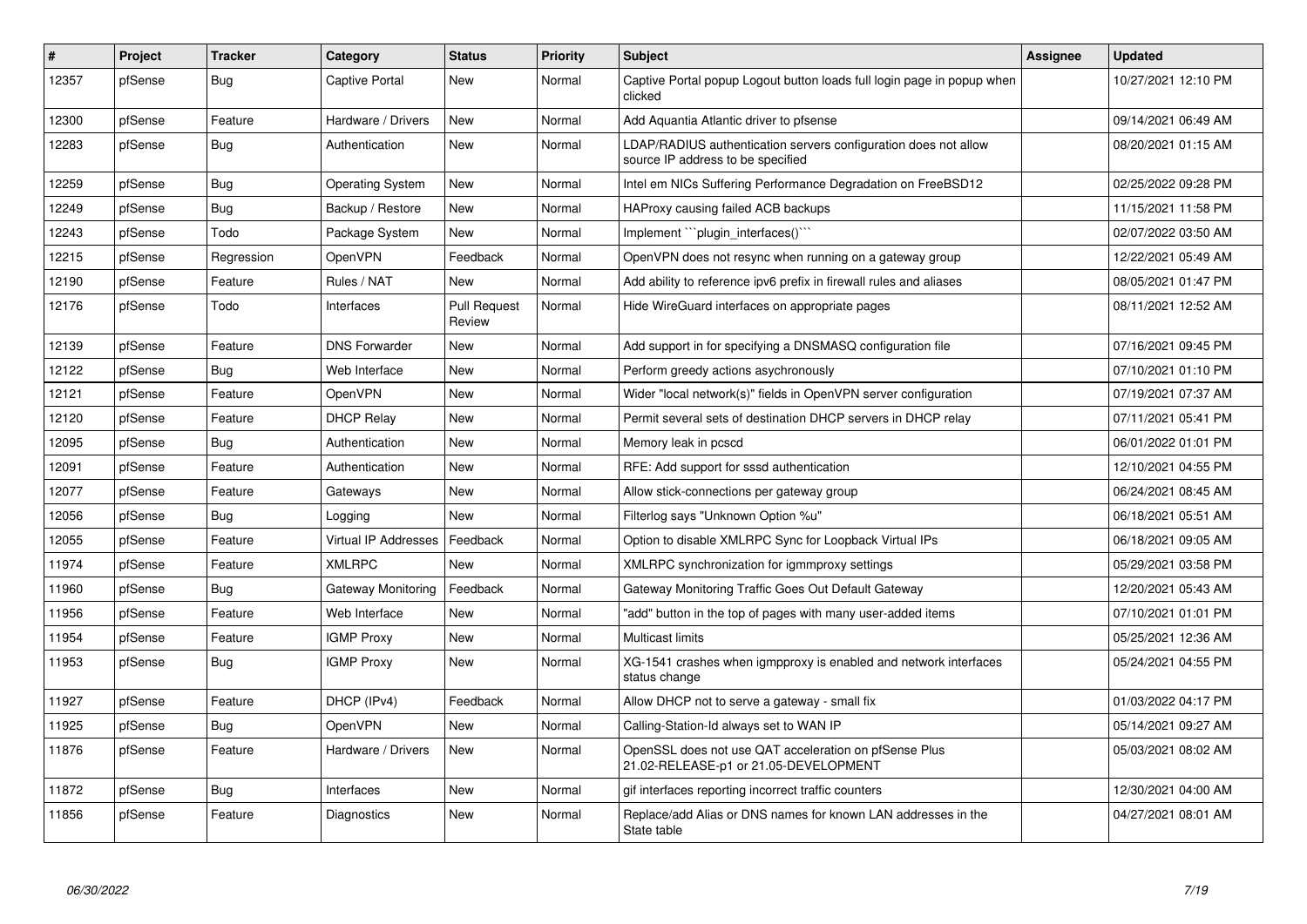| ∦     | Project | <b>Tracker</b> | Category           | <b>Status</b> | <b>Priority</b> | <b>Subject</b>                                                                                                                                                                                  | Assignee | <b>Updated</b>      |
|-------|---------|----------------|--------------------|---------------|-----------------|-------------------------------------------------------------------------------------------------------------------------------------------------------------------------------------------------|----------|---------------------|
| 11786 | pfSense | <b>Bug</b>     | <b>Services</b>    | New           | Normal          | SSH incomplete setup and startup fail while recovering XML backup in<br>a fresh install of pfSense 2.5.0                                                                                        |          | 04/17/2021 01:36 PM |
| 11778 | pfSense | <b>Bug</b>     | OpenVPN            | New           | Normal          | OpenVPN uses 100% CPU after experiencing packet loss                                                                                                                                            |          | 02/28/2022 07:38 AM |
| 11761 | pfSense | <b>Bug</b>     | L <sub>2</sub> TP  | New           | Normal          | L2TP/IPsec VPN : PPP LCP negotiation occurs before user<br>authentication                                                                                                                       |          | 03/31/2021 04:52 AM |
| 11759 | pfSense | <b>Bug</b>     | Dashboard          | New           | Normal          | Traffic graphs on dashboard double upload on pppoe links                                                                                                                                        |          | 12/30/2021 04:00 AM |
| 11757 | pfSense | Feature        | <b>XMLRPC</b>      | New           | Normal          | Allow XMLRPC sync to bypass default auth server in favor of local<br>database                                                                                                                   |          | 03/30/2021 03:18 PM |
| 11731 | pfSense | Bug            | Hardware / Drivers | New           | Normal          | Missing support for Realtek USB NICs                                                                                                                                                            |          | 03/30/2021 04:32 AM |
| 11730 | pfSense | <b>Bug</b>     | Web Interface      | <b>New</b>    | Normal          | Improve visibility of option selections in dark themes                                                                                                                                          |          | 03/25/2021 09:38 PM |
| 11724 | pfSense | <b>Bug</b>     | Package System     | New           | Normal          | Packages unexpectedly removed when changing update branches                                                                                                                                     |          | 03/29/2021 08:09 AM |
| 11717 | pfSense | <b>Bug</b>     | Rules / NAT        | <b>New</b>    | Normal          | Incorrect port forwarding rules if Destination port alias is not equal to<br>Redirect target port alias                                                                                         |          | 03/22/2021 06:06 AM |
| 11715 | pfSense | <b>Bug</b>     | <b>OpenVPN</b>     | <b>New</b>    | Normal          | OpenVPN MTU                                                                                                                                                                                     |          | 03/22/2021 01:35 AM |
| 11666 | pfSense | <b>Bug</b>     | Logging            | New           | Normal          | GUI Firewall log search not parsing filter.log beyond hard coded limit                                                                                                                          |          | 03/12/2021 11:38 AM |
| 11657 | pfSense | <b>Bug</b>     | Interfaces         | <b>New</b>    | Normal          | netmap_ring_reinit error                                                                                                                                                                        |          | 03/18/2021 10:32 PM |
| 11641 | pfSense | <b>Bug</b>     | Interfaces         | New           | Normal          | On xn based interfaces without the VLANMTU flag the first VLAN tag<br>defined does not follow the parent interface MTU settings. All<br>subsequent VLAN tags follow the parent interface's MTU. |          | 03/09/2021 06:42 PM |
| 11625 | pfSense | Feature        | OpenVPN            | <b>New</b>    | Normal          | Cisco-AVPair aliases support                                                                                                                                                                    |          | 03/05/2021 12:35 AM |
| 11619 | pfSense | <b>Bug</b>     | Upgrade            | New           | Normal          | Unable to upgrade 2.4.4-p3 to 2.5/21.02-p1                                                                                                                                                      |          | 08/15/2021 10:00 AM |
| 11604 | pfSense | Feature        | WireGuard          | New           | Normal          | WireGuard Dynamic Listen Port Randomization                                                                                                                                                     |          | 03/19/2021 10:59 AM |
| 11556 | pfSense | <b>Bug</b>     | Rules / NAT        | New           | Normal          | Kill all states associated with a NAT address                                                                                                                                                   |          | 03/19/2021 10:29 AM |
| 11548 | pfSense | Bug            | Rules / NAT        | New           | Normal          | "rule expands to no valid combination" error from port forward<br>automatic rule mixing IPv4 and IPv6 elements                                                                                  |          | 02/27/2021 03:18 PM |
| 11541 | pfSense | <b>Bug</b>     | <b>OpenVPN</b>     | New           | Normal          | OpenVPN status does not work properly when set to TCP and<br>Concurrent Connections = 1                                                                                                         |          | 03/02/2021 02:27 PM |
| 11503 | pfSense | <b>Bug</b>     | OpenVPN            | New           | Normal          | Using multiple authentication backends on an OpenVPN server fails                                                                                                                               |          | 02/23/2021 12:23 PM |
| 11473 | pfSense | <b>Bug</b>     | Web Interface      | <b>New</b>    | Normal          | System Activity shows invalid data on SG-3100                                                                                                                                                   |          | 02/19/2021 08:12 PM |
| 11430 | pfSense | <b>Bug</b>     | Interfaces         | New           | Normal          | PHP console spam after Assigning Interfaces                                                                                                                                                     |          | 10/09/2021 10:37 AM |
| 11429 | pfSense | <b>Bug</b>     | Web Interface      | New           | Normal          | System Log / Settings form activates "Reset Log Files" button on enter                                                                                                                          |          | 10/28/2021 01:35 PM |
| 11412 | pfSense | Bug            | Interfaces         | New           | Normal          | LLDPD Package Doesn't Work with Switchports                                                                                                                                                     |          | 02/12/2021 08:12 PM |
| 11379 | pfSense | Feature        | Captive Portal     | New           | Normal          | Template Roll Printer                                                                                                                                                                           |          | 02/07/2021 05:26 AM |
| 11363 | pfSense | <b>Bug</b>     | Installer          | New           | Normal          | Clean Install 2.5.0 fails due to hardware incompability                                                                                                                                         |          | 02/04/2021 11:06 AM |
| 11335 | pfSense | Bug            | Interfaces         | New           | Normal          | Spoofing the MAC on a LAGG interface does not work for some NIC<br>types.                                                                                                                       |          | 01/29/2021 09:10 AM |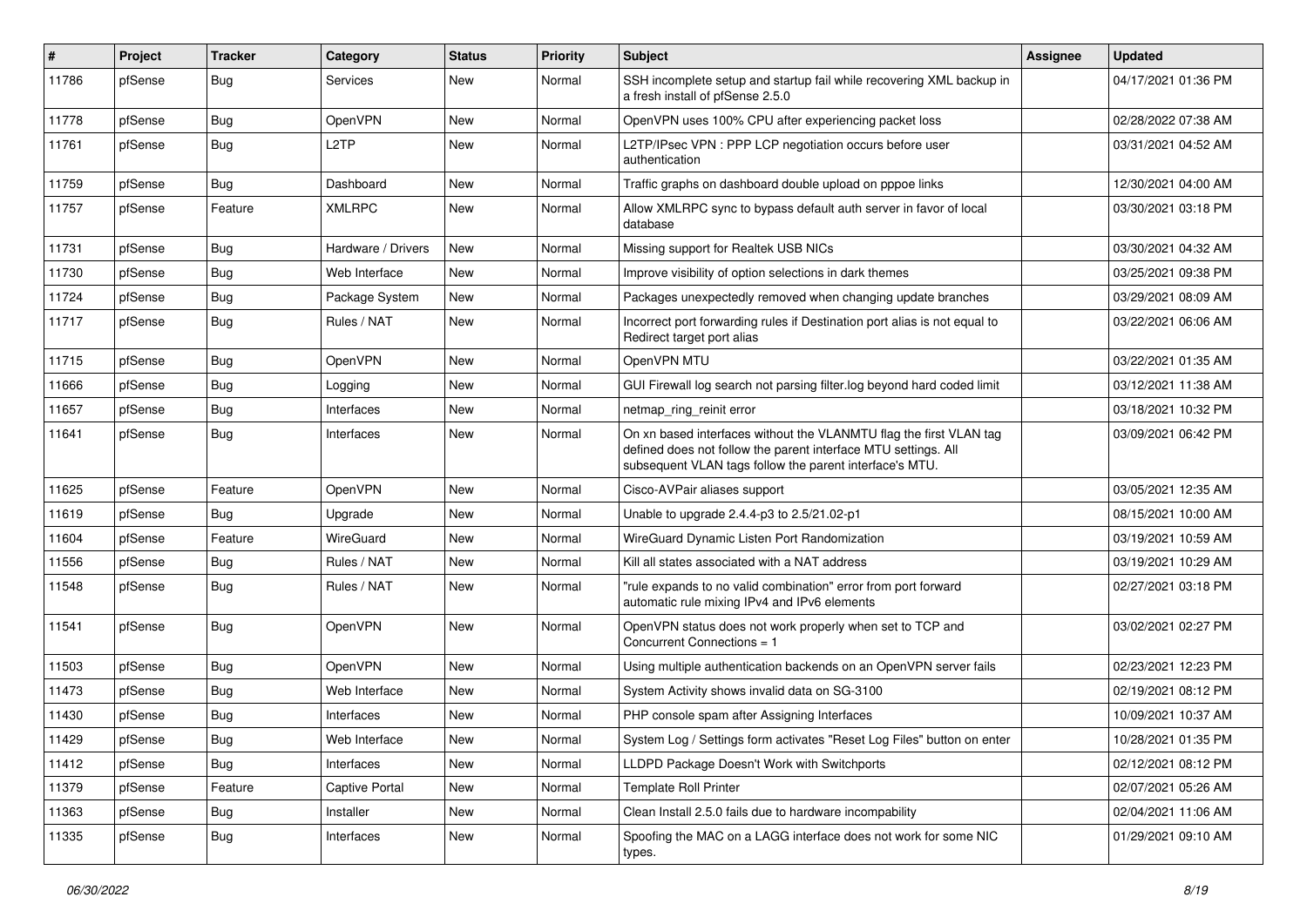| #     | Project | <b>Tracker</b> | Category                            | <b>Status</b> | <b>Priority</b> | <b>Subject</b>                                                                                                                   | <b>Assignee</b> | <b>Updated</b>      |
|-------|---------|----------------|-------------------------------------|---------------|-----------------|----------------------------------------------------------------------------------------------------------------------------------|-----------------|---------------------|
| 11324 | pfSense | Feature        | Logging                             | New           | Normal          | Separate syslog "Remote log servers" Parameters                                                                                  |                 | 01/27/2021 10:47 AM |
| 11302 | pfSense | Feature        | <b>WireGuard</b>                    | New           | Normal          | WireGuard XMLRPC sync                                                                                                            |                 | 03/19/2021 10:59 AM |
| 11280 | pfSense | Todo           | WireGuard                           | New           | Normal          | Add WireGuard to ALTQ list                                                                                                       |                 | 04/27/2021 12:32 PM |
| 11268 | pfSense | <b>Bug</b>     | Web Interface                       | New           | Normal          | Cookie named 'id' prevents Edit form fields being set properly                                                                   |                 | 09/03/2021 06:16 AM |
| 11262 | pfSense | Feature        | Rules / NAT                         | New           | Normal          | Time Based Rules - selects all days in the current month                                                                         |                 | 04/27/2021 12:32 PM |
| 11257 | pfSense | Feature        | Upgrade                             | New           | Normal          | Installed Packages: Update all button                                                                                            |                 | 01/18/2021 10:45 AM |
| 11243 | pfSense | Feature        | Interfaces                          | New           | Normal          | individual pfctl snort2c tables per interface only blocking IPs for specific<br>interface when a rule triggers in snort/suricata |                 | 01/14/2021 03:02 PM |
| 11232 | pfSense | Bug            | <b>Operating System</b>             | New           | Normal          | Fix pfSense fsync                                                                                                                |                 | 01/08/2021 08:53 AM |
| 11203 | pfSense | Bug            | Certificates                        | <b>New</b>    | Normal          | certificate manager very slow                                                                                                    |                 | 12/31/2020 11:57 AM |
| 11192 | pfSense | <b>Bug</b>     | <b>Traffic Shaper</b><br>(Limiters) | Feedback      | Normal          | Using Limiters causes out of order packets within one TCP or UDP flow                                                            |                 | 01/06/2021 12:09 AM |
| 11189 | pfSense | Feature        | <b>Captive Portal</b>               | New           | Normal          | Captive Portal - Tarpit option                                                                                                   |                 | 12/23/2020 06:44 PM |
| 11184 | pfSense | <b>Bug</b>     | FreeBSD                             | New           | Normal          | PF: State policy cannot be configurable                                                                                          |                 | 02/09/2021 02:43 AM |
| 11177 | pfSense | Bug            | Dynamic DNS                         | New           | Normal          | DDNSv6 not using Check IP Services                                                                                               |                 | 12/21/2020 05:02 AM |
| 11174 | pfSense | <b>Bug</b>     | <b>Traffic Shaper</b><br>(ALTQ)     | Feedback      | Normal          | Incorrect traffic shaping on pppoe interface                                                                                     |                 | 12/21/2020 11:21 PM |
| 11149 | pfSense | Bug            | <b>DHCP Relay</b>                   | <b>New</b>    | Normal          | DHCP relay won't start with DHCP server behind gateway                                                                           |                 | 03/22/2021 05:13 AM |
| 11147 | pfSense | Bug            | Dynamic DNS                         | New           | Normal          | Domeneshop DynDNS IPv4 and IPv6                                                                                                  |                 | 12/09/2020 11:47 PM |
| 11139 | pfSense | Documentation  | Interfaces                          | New           | Normal          | <b>Bridges and VLANs</b>                                                                                                         |                 | 12/07/2020 12:32 PM |
| 11110 | pfSense | Bug            | Backup / Restore                    | New           | Normal          | Backup file should be checked before restoring a specific area                                                                   |                 | 12/05/2020 02:50 PM |
| 11084 | pfSense | Feature        | Dynamic DNS                         | New           | Normal          | Dynamic DNS include option to specify virtual IP addresses                                                                       |                 | 11/19/2020 01:26 PM |
| 11056 | pfSense | Feature        | <b>Interfaces</b>                   | <b>New</b>    | Normal          | Add option to disable flow-control on interfaces in GUI                                                                          |                 | 11/11/2020 04:41 PM |
| 10980 | pfSense | <b>Bug</b>     | <b>Operating System</b>             | New           | Normal          | rc.local is executed at login by rc.initial, and not at boot time.                                                               |                 | 10/19/2020 09:39 AM |
| 10962 | pfSense | Feature        | Dynamic DNS                         | New           | Normal          | Add Cpanel support for Dynamic DNS Clients                                                                                       |                 | 12/28/2020 01:56 PM |
| 10890 | pfSense | Feature        | Interfaces                          | New           | Normal          | Allow multiple assigned interfaces to track status of a single switch port                                                       |                 | 09/14/2020 07:20 AM |
| 10843 | pfSense | Feature        | Authentication                      | New           | Normal          | Allow user manager settings to specify multiple authentication servers                                                           |                 | 01/13/2022 07:22 AM |
| 10839 | pfSense | Feature        | <b>Traffic Shaper</b><br>(ALTQ)     | New           | Normal          | Add popular messengers to the Traffic Shaper Wizard                                                                              |                 | 08/18/2020 10:07 AM |
| 10833 | pfSense | Bug            | Configuration<br>Backend            | New           | Normal          | unbound exits on configuration error when link status flaps on LAN<br>interface                                                  |                 | 08/13/2020 11:53 PM |
| 10822 | pfSense | <b>Bug</b>     | DHCP (IPv6)                         | New           | Normal          | Deprecated IPv6 prefix won't be announced as deprecated to clients                                                               |                 | 08/10/2020 09:23 AM |
| 10805 | pfSense | Feature        | Hardware / Drivers                  | New           | Normal          | Intel QAT (QuickAssist) encryption support for PfSense                                                                           |                 | 07/31/2020 03:13 PM |
| 10765 | pfSense | <b>Bug</b>     | Authentication                      | New           | Normal          | Ampersands in Idap_extended_query are escaped twice                                                                              |                 | 09/02/2020 07:55 AM |
| 10729 | pfSense | Bug            | Package System                      | New           | Normal          | Certificate verification failed for pkg.freebsd.org                                                                              |                 | 07/05/2020 01:12 AM |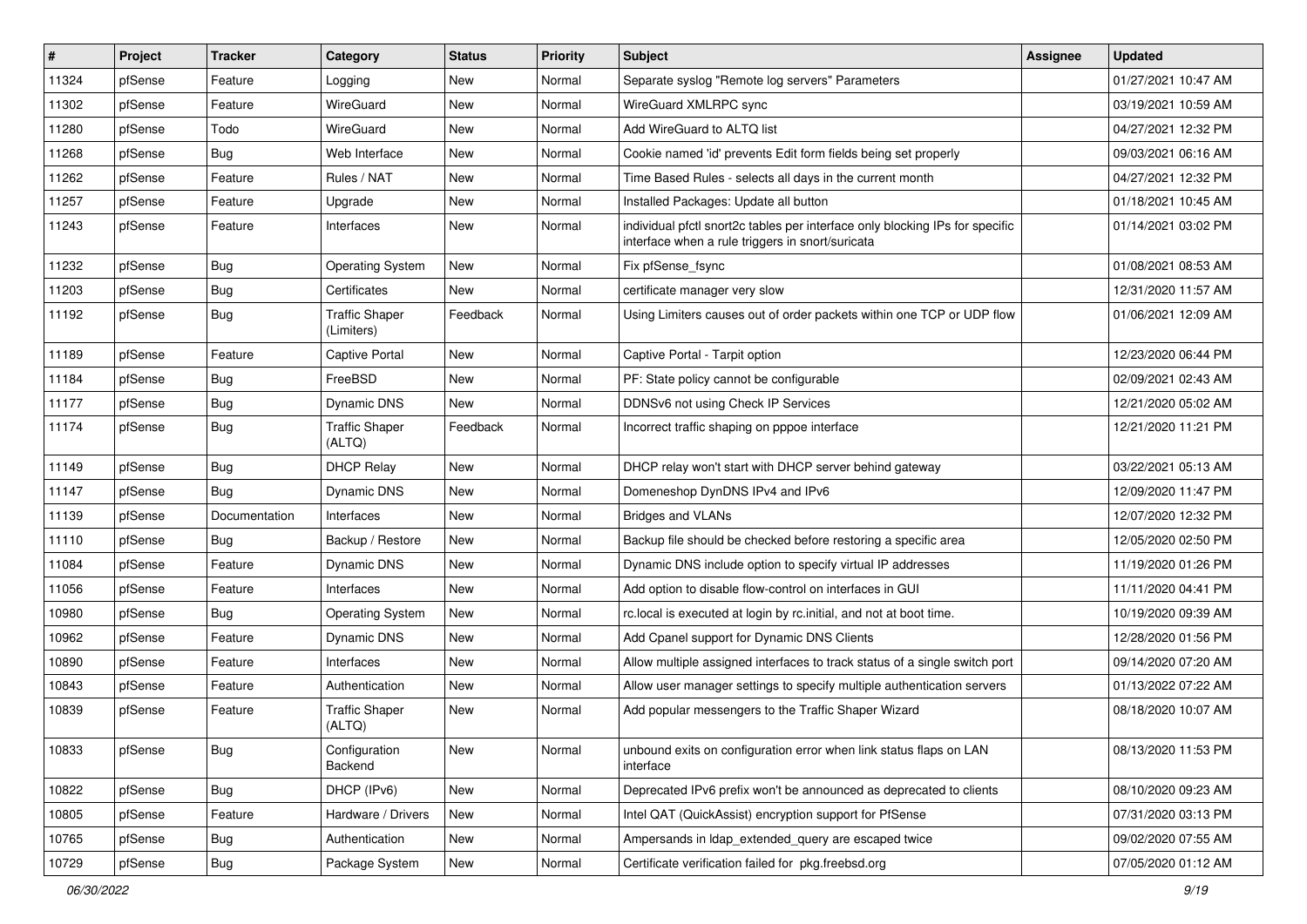| $\#$  | Project | <b>Tracker</b> | Category                     | <b>Status</b> | <b>Priority</b> | Subject                                                                                                           | Assignee | <b>Updated</b>      |
|-------|---------|----------------|------------------------------|---------------|-----------------|-------------------------------------------------------------------------------------------------------------------|----------|---------------------|
| 10726 | pfSense | <b>Bug</b>     | Rules / NAT                  | New           | Normal          | Sticky-connections option is bugged - sticky-address cannot be<br>redefined                                       |          | 11/12/2020 10:12 AM |
| 10718 | pfSense | Feature        | <b>Notifications</b>         | <b>New</b>    | Normal          | Email notifications - add new field to enter a from: name                                                         |          | 07/01/2020 09:08 AM |
| 10715 | pfSense | <b>Bug</b>     | <b>DHCP Relay</b>            | New           | Normal          | DHCPv6 relay always uses the "first" IPv6 address of an interface                                                 |          | 06/29/2020 05:01 AM |
| 10714 | pfSense | Bug            | DHCP (IPv6)                  | <b>New</b>    | Normal          | radvd only gives out the prefix of the "first" IPv6 address of an interface                                       |          | 10/06/2020 01:03 PM |
| 10712 | pfSense | Bug            | Rules / NAT                  | <b>New</b>    | Normal          | "default allow LAN IPv6 to any" rule does not work right after boot when<br>using IPv6 PD                         |          | 06/30/2020 12:17 AM |
| 10671 | pfSense | Bug            | <b>Operating System</b>      | <b>New</b>    | Normal          | pfsense 2.4.5_1 does not boot on Gen2 2012R2 HyperV VM                                                            |          | 05/09/2021 06:39 AM |
| 10651 | pfSense | Feature        | OpenVPN                      | New           | Normal          | Remove/replace deprecated OpenVPN options                                                                         |          | 06/10/2020 11:32 AM |
| 10624 | pfSense | <b>Bug</b>     | <b>DNS Resolver</b>          | <b>New</b>    | Normal          | Unbound configuration memory leak with python module $+$ register<br>DHCP leases active                           |          | 02/26/2021 10:27 AM |
| 10621 | pfSense | Feature        | Hardware / Drivers           | Feedback      | Normal          | Update system.inc/system_identify_specific_platform() update to<br>accommodate AWS, Azure and GCP                 |          | 06/02/2020 03:16 PM |
| 10584 | pfSense | <b>Bug</b>     | Hardware / Drivers           | <b>New</b>    | Normal          | SG-3100 with M.2: shutdown instead of reboot                                                                      |          | 07/21/2020 03:08 AM |
| 10581 | pfSense | Feature        | Logging                      | New           | Normal          | Provide ability to disable nginx access logging to remote syslog server                                           |          | 05/21/2020 08:36 PM |
| 10577 | pfSense | Bug            | Hardware / Drivers           | Feedback      | Normal          | intel x553 (c3000 chipset) loading x520 driver                                                                    |          | 05/28/2020 03:59 AM |
| 10544 | pfSense | Bug            | User Manager /<br>Privileges | New           | Normal          | It's not possible to add a user to group operator using the gui                                                   |          | 04/21/2022 12:39 PM |
| 10530 | pfSense | <b>Bug</b>     | Upgrade                      | New           | Normal          | Convert config version to be based on product version                                                             |          | 04/21/2022 12:39 PM |
| 10514 | pfSense | Feature        | Web Interface                | <b>New</b>    | Normal          | Add to every page an unparsed Notes field for administrative reference                                            |          | 04/30/2020 06:32 PM |
| 10513 | pfSense | Bug            | Rules / NAT                  | <b>New</b>    | Normal          | State issues with policy routing and HA failover                                                                  |          | 04/21/2022 12:39 PM |
| 10493 | pfSense | <b>Bug</b>     | <b>IPsec</b>                 | <b>New</b>    | Normal          | filter_get_vpns_list() issues                                                                                     |          | 05/06/2020 01:07 AM |
| 10468 | pfSense | Feature        | Web Interface                | New           | Normal          | Allow to download log files from WebGUI                                                                           |          | 04/17/2020 06:17 AM |
| 10404 | pfSense | Feature        | <b>NTPD</b>                  | <b>New</b>    | Normal          | Consider using chrony for NTP services                                                                            |          | 11/23/2021 06:59 PM |
| 10401 | pfSense | Feature        | Dashboard                    | New           | Normal          | Request: ability to sort/separate stopped/running Service(s) on<br>Dashboard -> Services Status widget            |          | 03/31/2020 04:48 PM |
| 10345 | pfSense | Feature        | DHCP (IPv4)                  | New           | Normal          | DHCP lease distinction between online and offline                                                                 |          | 03/16/2020 07:56 AM |
| 10342 | pfSense | <b>Bug</b>     | <b>DNS Resolver</b>          | <b>New</b>    | Normal          | Unbound domain overrides stop resolving periodically. They only<br>resume after the service has been restarted.   |          | 03/13/2020 10:35 AM |
| 10325 | pfSense | Bug            | <b>Notifications</b>         | <b>New</b>    | Normal          | System/Advanced/Notifications/E-Mail - SMTP Notification E-Mail auth<br>password Unexpected Bahaviour             |          | 10/30/2020 08:17 AM |
| 10311 | pfSense | <b>Bug</b>     | OpenVPN                      | New           | Normal          | Too low net.link.ifqmaxlen causes packet drop under load when using<br>OpenVPN inside bridge interface under load |          | 08/10/2021 03:10 AM |
| 10310 | pfSense | <b>Bug</b>     | Upgrade                      | New           | Normal          | Systems with low RAM and several packages may temporarily fail to<br>load large tables after an upgrade           |          | 03/03/2020 07:55 AM |
| 10277 | pfSense | Bug            | Web Interface                | New           | Normal          | Sorting the log entries does not use year value                                                                   |          | 02/24/2020 07:46 AM |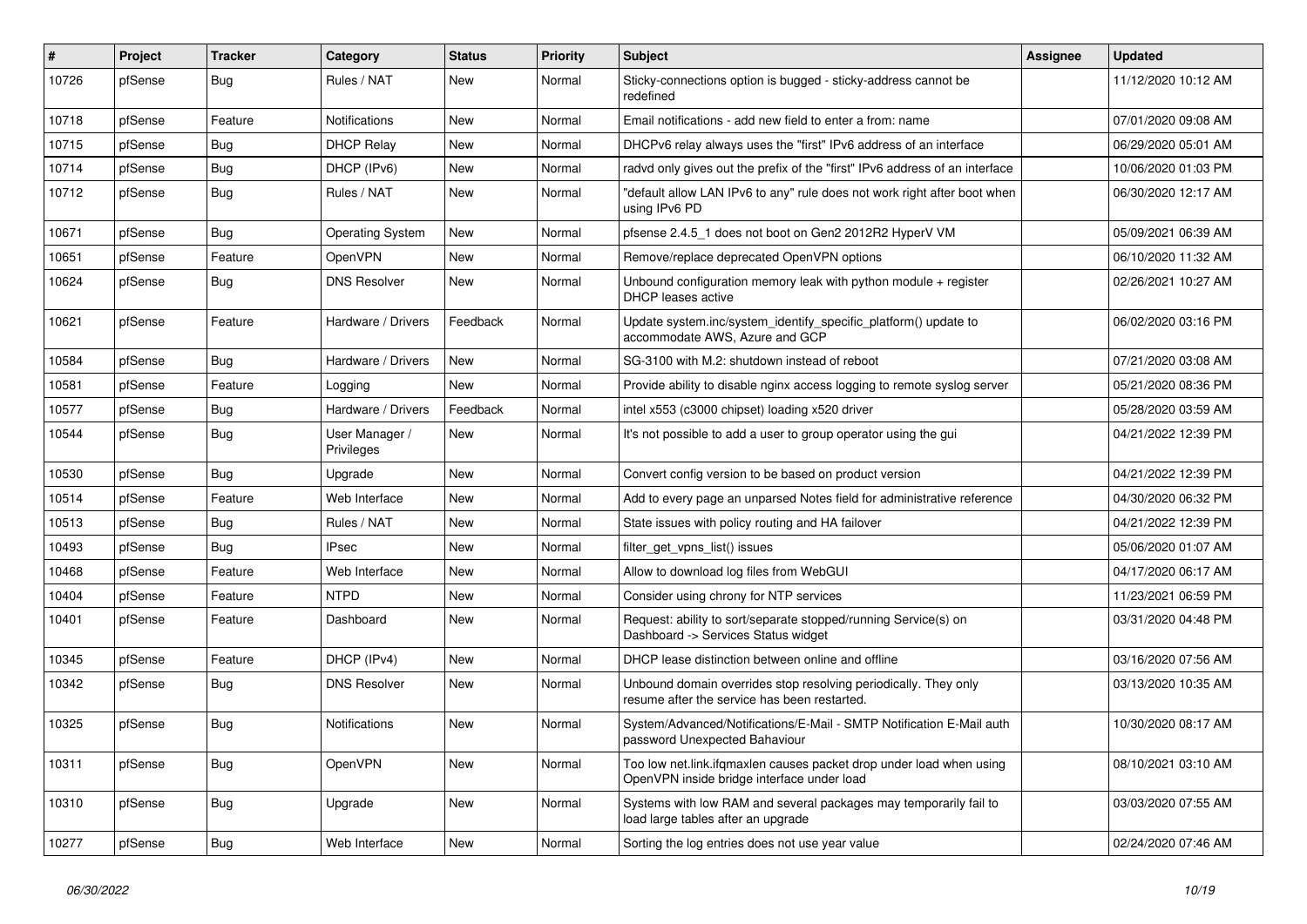| #     | Project | <b>Tracker</b> | Category                | <b>Status</b> | <b>Priority</b> | <b>Subject</b>                                                                                                       | <b>Assignee</b> | <b>Updated</b>      |
|-------|---------|----------------|-------------------------|---------------|-----------------|----------------------------------------------------------------------------------------------------------------------|-----------------|---------------------|
| 10271 | pfSense | Bug            | Web Interface           | <b>New</b>    | Normal          | Large number of VLAN/LANs make "Interfaces" menu hard to access                                                      |                 | 02/20/2020 04:46 AM |
| 10237 | pfSense | Feature        | Upgrade                 | <b>New</b>    | Normal          | Take ZFS snapshot on Upgrade                                                                                         |                 | 04/07/2020 03:58 PM |
| 10223 | pfSense | Feature        | Interfaces              | <b>New</b>    | Normal          | Add the ability to create additional loopback interfaces                                                             |                 | 12/15/2020 04:35 PM |
| 10150 | pfSense | Bug            | <b>IGMP Proxy</b>       | <b>New</b>    | Normal          | IGMP Proxy does not scale to hundreds of streams                                                                     |                 | 01/03/2020 02:56 AM |
| 10143 | pfSense | Bug            | <b>DNS Resolver</b>     | <b>New</b>    | Normal          | System hostname DNS entry is assigned to the wrong IP on multi-wan<br>setups                                         |                 | 12/31/2019 02:33 PM |
| 10137 | pfSense | Feature        | Package System          | <b>New</b>    | Normal          | net-mgmt/arpwatch: Update to 3.0                                                                                     |                 | 12/30/2019 05:16 PM |
| 10000 | pfSense | <b>Bug</b>     | Dynamic DNS             | New           | Normal          | Azure Dynamic DNS A and AAAA Records for Apex Zone                                                                   |                 | 03/31/2020 09:03 AM |
| 9942  | pfSense | Feature        | <b>Operating System</b> | <b>New</b>    | Normal          | Give pfSense the possibility to change the keyboard Layout for console<br>users                                      |                 | 01/22/2021 02:33 AM |
| 9937  | pfSense | Feature        | Authentication          | <b>New</b>    | Normal          | OpenVPN Login User Privilege                                                                                         |                 | 11/29/2019 08:46 AM |
| 9876  | pfSense | Feature        | <b>Operating System</b> | <b>New</b>    | Normal          | PFsense on KVM: Web interface hint to disable "Hardware Checksum<br>Offloading"                                      |                 | 07/03/2020 07:11 AM |
| 9857  | pfSense | Feature        | <b>IPsec</b>            | <b>New</b>    | Normal          | IPsec Down/Up SMTP Notifications                                                                                     |                 | 08/31/2021 08:07 AM |
| 9838  | pfSense | Feature        | <b>OpenVPN</b>          | <b>New</b>    | Normal          | PKCS11 support                                                                                                       |                 | 10/20/2019 02:12 PM |
| 9805  | pfSense | Bug            | Dynamic DNS             | <b>New</b>    | Normal          | dynDNS cloudflare multiple entries                                                                                   |                 | 10/02/2019 04:51 PM |
| 9800  | pfSense | Feature        | Hardware / Drivers      | <b>New</b>    | Normal          | Add toggle for net.isr.dispatch=deferred in GUI                                                                      |                 | 09/29/2019 06:18 AM |
| 9775  | pfSense | Feature        | Backup / Restore        | <b>New</b>    | Normal          | AutoConfigBackup - Rolling per day/hour cap on changes, retention<br>policy                                          |                 | 09/20/2019 09:19 AM |
| 9737  | pfSense | Bug            | <b>Traffic Graphs</b>   | New           | Normal          | traffic-graphs is shows incorrect units inside the chart                                                             |                 | 09/09/2019 06:35 AM |
| 9732  | pfSense | Feature        | DHCP (IPv4)             | <b>New</b>    | Normal          | System UTC time offset in DHCP Option 2                                                                              |                 | 09/06/2019 08:39 PM |
| 9698  | pfSense | Bug            | <b>RRD Graphs</b>       | New           | Normal          | Monitoring graphs do not retain state after auto-refresh                                                             |                 | 08/26/2019 02:09 AM |
| 9690  | pfSense | Bug            | Interfaces              | <b>New</b>    | Normal          | Ethernet flow control should be disabled by default                                                                  |                 | 08/19/2019 06:45 PM |
| 9680  | pfSense | Feature        | <b>DHCP Relay</b>       | New           | Normal          | Seperate DHCP Server and relay per interface                                                                         |                 | 02/27/2020 10:47 AM |
| 9677  | pfSense | <b>Bug</b>     | Dashboard               | <b>New</b>    | Normal          | Dashboard hangs when widget needs data from a remote host which is<br>down                                           |                 | 08/13/2019 09:15 AM |
| 9664  | pfSense | <b>Bug</b>     | Dynamic DNS             | <b>New</b>    | Normal          | DynDNS and Dual-wan problem with CloudFlare (works with No-Ip)                                                       |                 | 08/03/2019 10:00 AM |
| 9654  | pfSense | <b>Bug</b>     | <b>DNS Resolver</b>     | <b>New</b>    | Normal          | After reboot, the DNS resolver must be restarted before it will advertise<br>the ipv6 DNS address of the router.     |                 | 11/20/2020 03:12 AM |
| 9650  | pfSense | <b>Bug</b>     | Gateways                | <b>New</b>    | Normal          | IPv6 connection drops (ir-)regular on Kabelvodafone (German cable<br>ISP)                                            |                 | 07/27/2019 07:14 AM |
| 9633  | pfSense | Feature        | <b>PPPoE Server</b>     | <b>New</b>    | Normal          | PPPoE/L2TP Server Status Page                                                                                        |                 | 10/09/2021 12:05 PM |
| 9627  | pfSense | Feature        | Captive Portal          | <b>New</b>    | Normal          | Captive Portal only shows authenticated users                                                                        |                 | 08/14/2019 02:48 PM |
| 9626  | pfSense | <b>Bug</b>     | Web Interface           | <b>New</b>    | Normal          | When deny write permission is assigned to a user, there is no error<br>feedback if the user tries to write something |                 | 06/25/2022 05:41 PM |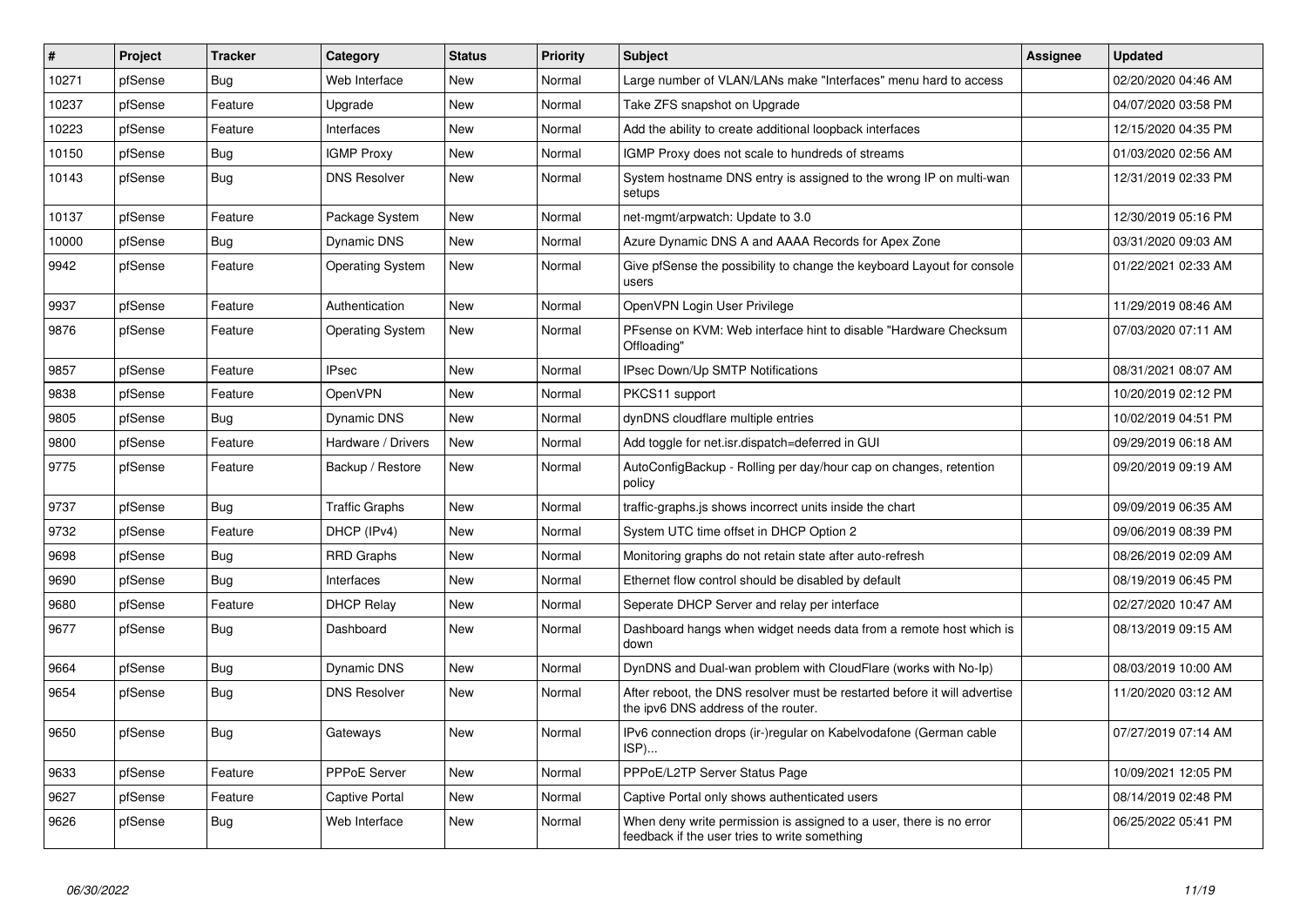| $\vert$ # | Project | <b>Tracker</b> | Category                     | <b>Status</b> | <b>Priority</b> | <b>Subject</b>                                                                                          | <b>Assignee</b> | <b>Updated</b>      |
|-----------|---------|----------------|------------------------------|---------------|-----------------|---------------------------------------------------------------------------------------------------------|-----------------|---------------------|
| 9621      | pfSense | Feature        | User Manager /<br>Privileges | New           | Normal          | More convenient deletion of single user privileges                                                      |                 | 07/09/2019 03:09 AM |
| 9617      | pfSense | Feature        | PPP Interfaces               | <b>New</b>    | Normal          | PPPoE Static IP Configuration in GUI                                                                    |                 | 10/15/2021 08:52 PM |
| 9591      | pfSense | Feature        | Rules / NAT                  | New           | Normal          | Add under firewall rules a search box                                                                   |                 | 08/14/2019 02:39 PM |
| 9585      | pfSense | <b>Bug</b>     | Interfaces                   | <b>New</b>    | Normal          | 6RD: Unable to reach hosts on within same 6rd-domain                                                    |                 | 08/14/2019 02:39 PM |
| 9574      | pfSense | Feature        | Package System               | New           | Normal          | Show changelog at package upgrade                                                                       |                 | 06/02/2019 04:35 AM |
| 9566      | pfSense | <b>Bug</b>     | <b>Traffic Graphs</b>        | New           | Normal          | Traffic graph displays traffic incorrectly                                                              |                 | 11/18/2019 07:54 AM |
| 9544      | pfSense | Feature        | Routing                      | New           | Normal          | Enable RADIX MPATH                                                                                      |                 | 04/21/2022 12:39 PM |
| 9536      | pfSense | Feature        | DHCP (IPv6)                  | <b>New</b>    | Normal          | Support dynamic prefix in DHCPv6 Server                                                                 |                 | 05/25/2022 04:27 AM |
| 9504      | pfSense | <b>Bug</b>     | <b>Dynamic DNS</b>           | New           | Normal          | Multiple Dynamic DNS update notifications for the same interface, not<br>differentiated by the hostname |                 | 05/07/2019 07:46 AM |
| 9485      | pfSense | Bug            | User Manager /<br>Privileges | <b>New</b>    | Normal          | password match error on system_usermanager causes Group<br>membership to be reset.                      |                 | 04/26/2019 08:52 AM |
| 9464      | pfSense | Feature        | Interfaces                   | <b>New</b>    | Normal          | Marvell 6000 -- netgate hardware (e.g.: XG-7100, XG-3100) internal<br>switch LACP support               |                 | 04/08/2019 07:58 AM |
| 9453      | pfSense | <b>Bug</b>     | <b>LAGG Interfaces</b>       | <b>New</b>    | Normal          | VLAN Interfaces on LAGG get orphaned at boot                                                            |                 | 08/21/2019 11:16 AM |
| 9436      | pfSense | Feature        | <b>DNS Resolver</b>          | New           | Normal          | Unbound: enable dnstap support                                                                          |                 | 03/27/2019 07:54 PM |
| 9384      | pfSense | <b>Bug</b>     | Interfaces                   | Confirmed     | Normal          | devd putting "\$" before variable contents when using single quotes                                     |                 | 04/21/2022 12:39 PM |
| 9344      | pfSense | <b>Bug</b>     | Translations                 | New           | Normal          | OpenVPN click NCP Algorithms will always go to DH Parameters<br>website(in Chinese-Taiwan)              |                 | 10/21/2021 03:48 AM |
| 9343      | pfSense | <b>Bug</b>     | DHCP (IPv4)                  | <b>New</b>    | Normal          | diag_arp.php times out with large DHCPD leases table                                                    |                 | 08/14/2019 01:19 PM |
| 9338      | pfSense | <b>Bug</b>     | <b>IGMP Proxy</b>            | New           | Normal          | igmpproxy ignoring downstream vlan interface                                                            |                 | 02/22/2019 03:48 AM |
| 9288      | pfSense | Feature        | Authentication               | New           | Normal          | SSHGuard add pfSense signature in standard                                                              |                 | 08/14/2019 01:19 PM |
| 9253      | pfSense | Feature        | User Manager /<br>Privileges | <b>New</b>    | Normal          | RFE: True View-Only WebCFG options                                                                      |                 | 08/21/2019 09:21 AM |
| 9241      | pfSense | <b>Bug</b>     | Interfaces                   | <b>New</b>    | Normal          | Ethernet link cycles up/down if "auto-negotiate" is explicitly selected in<br>interface configuration   |                 | 12/31/2018 08:36 PM |
| 9226      | pfSense | Feature        | Web Interface                | <b>New</b>    | Normal          | zfs GUI functionality - alerts                                                                          |                 | 12/31/2020 02:50 PM |
| 9222      | pfSense | Feature        | Authentication               | New           | Normal          | Add sshguard log when release an IP                                                                     |                 | 08/14/2019 01:00 PM |
| 9192      | pfSense | <b>Bug</b>     | <b>PPP</b> Interfaces        | New           | Normal          | PPPoE daemon selects wrong interface                                                                    |                 | 08/20/2019 10:05 AM |
| 9179      | pfSense | Bug            | <b>NAT Reflection</b>        | New           | Normal          | NAT reflection fix implemented for #8604 is causing WebUI and<br>XMLRPC to fail on slave                |                 | 03/27/2020 08:01 PM |
| 9167      | pfSense | Bug            | Rules / NAT                  | New           | Normal          | Some Important ICMPv6 Traffic Not Allowed by Default Rules                                              |                 | 08/14/2019 01:00 PM |
| 9165      | pfSense | Feature        | Authentication               | New           | Normal          | only IPs can be added to sshguard whitelist                                                             |                 | 04/21/2022 12:39 PM |
| 9156      | pfSense | Feature        | OpenVPN                      | New           | Normal          | OpenVPN: Add tickbox for 'nopool' directive                                                             |                 | 04/14/2020 01:45 PM |
| 9130      | pfSense | Feature        | DHCP (IPv4)                  | New           | Normal          | Request ID [#INC-16195]: DHCP - PXE Boot                                                                |                 | 09/10/2020 01:39 PM |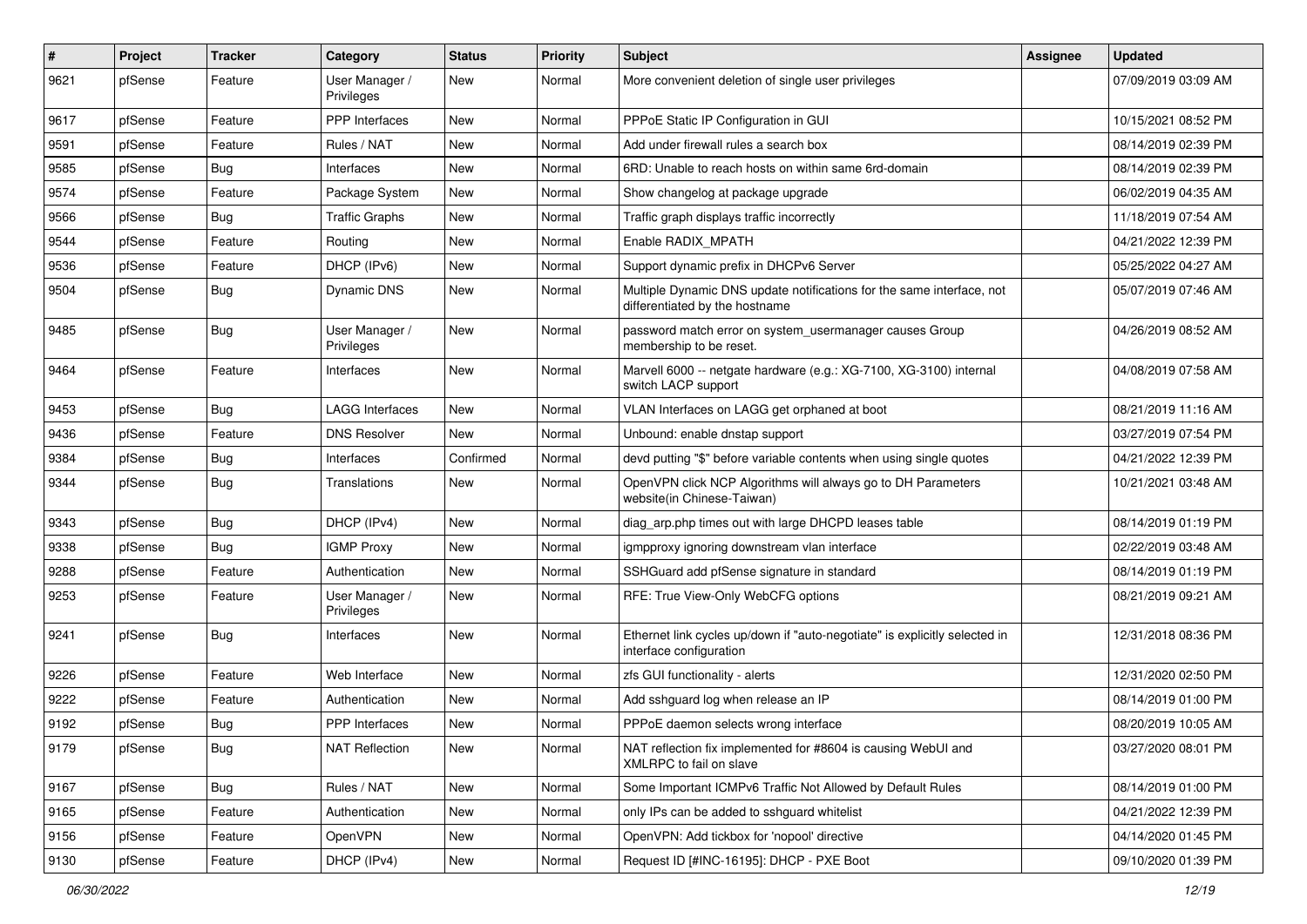| $\pmb{\#}$ | Project | <b>Tracker</b> | Category                            | <b>Status</b> | <b>Priority</b> | <b>Subject</b>                                                                          | <b>Assignee</b> | <b>Updated</b>      |
|------------|---------|----------------|-------------------------------------|---------------|-----------------|-----------------------------------------------------------------------------------------|-----------------|---------------------|
| 9101       | pfSense | <b>Bug</b>     | <b>Traffic Graphs</b>               | New           | Normal          | Traffic Graphs/Dashboard Slows Downloads Being Performed by the<br>Same Firefox Browser |                 | 08/21/2019 09:18 AM |
| 9094       | pfSense | <b>Bug</b>     | Hardware / Drivers                  | Assigned      | Normal          | MBT console settings are not forced to video console                                    |                 | 11/07/2018 10:23 AM |
| 9087       | pfSense | <b>Bug</b>     | <b>Traffic Graphs</b>               | New           | Normal          | Traffic Graph Widget Legend Not Updating                                                |                 | 08/14/2019 12:38 PM |
| 9063       | pfSense | Feature        | Dynamic DNS                         | New           | Normal          | Allow dynamic DNS client entry to specify which Check IP service to<br>use              |                 | 10/24/2018 11:53 AM |
| 9060       | pfSense | Feature        | Logging                             | New           | Normal          | add rule name filtering field for firewall log viewer                                   |                 | 08/14/2019 12:38 PM |
| 9038       | pfSense | Feature        | Logging                             | New           | Normal          | Live view of any log file                                                               |                 | 08/19/2019 02:55 PM |
| 9037       | pfSense | Bug            | <b>DNS Resolver</b>                 | New           | Normal          | Unbound not logging to syslog after reboot                                              |                 | 10/12/2018 05:09 AM |
| 9035       | pfSense | Bug            | Rules / NAT                         | <b>New</b>    | Normal          | Inactive Interfaces are Hidden in Firewall Rules                                        |                 | 08/14/2019 12:39 PM |
| 9024       | pfSense | <b>Bug</b>     | <b>Traffic Shaper</b><br>(Limiters) | Feedback      | Normal          | Ping packet loss under load when using limiters                                         |                 | 05/12/2022 11:55 AM |
| 8963       | pfSense | <b>Bug</b>     | <b>Traffic Shaper</b><br>(Limiters) | New           | Normal          | 2.4.4 Limiters don't work after CARP fail-over                                          |                 | 12/10/2018 06:40 AM |
| 8929       | pfSense | Feature        | Web Interface                       | New           | Normal          | Scroll bar css dark theme                                                               |                 | 08/14/2019 12:16 PM |
| 8882       | pfSense | Bug            | Interfaces                          | Incomplete    | Normal          | Interface assignments lost on reboot                                                    |                 | 02/17/2022 02:24 PM |
| 8804       | pfSense | <b>Bug</b>     | PPP Interfaces                      | New           | Normal          | Netgate SG-1000 PPPoE Keepalives not prioritized, internet drops                        |                 | 08/20/2019 10:06 AM |
| 8770       | pfSense | <b>Bug</b>     | Interfaces                          | New           | Normal          | QinQ interfaces always show as active                                                   |                 | 02/01/2020 09:47 AM |
| 8712       | pfSense | Feature        | <b>Traffic Shaper</b><br>(ALTQ)     | New           | Normal          | QOS on ipsec links                                                                      |                 | 06/22/2020 06:27 AM |
| 8711       | pfSense | Bug            | <b>IGMP Proxy</b>                   | New           | Normal          | igmpproxy with PPPoE Interfaces                                                         |                 | 07/28/2018 09:21 AM |
| 8686       | pfSense | <b>Bug</b>     | <b>IPsec</b>                        | New           | Normal          | IPsec VTI: Assigned interface firewall rules are never parsed                           |                 | 02/10/2021 12:15 PM |
| 8641       | pfSense | Feature        | Web Interface                       | New           | Normal          | Need way to disable HSTS and/or replace webConfigurator certificate<br>from CLI         |                 | 07/16/2018 10:21 AM |
| 8614       | pfSense | Bug            | DHCP (IPv4)                         | New           | Normal          | Cannot remove Additional BOOTP/DHCP Options                                             |                 | 08/21/2019 09:15 AM |
| 8570       | pfSense | Bug            | <b>XML Parser</b>                   | New           | Normal          | Empty (dn)shaper config gets populated with newline                                     |                 | 08/20/2019 02:45 PM |
| 8567       | pfSense | <b>Bug</b>     | CARP                                | New           | Normal          | Using IPv6 VIP alias for services may affect CARP IPv6 VIP work                         |                 | 06/12/2018 01:26 PM |
| 8566       | pfSense | <b>Bug</b>     | CARP                                | <b>New</b>    | Normal          | Wrong IPv6 source in NS request in case using of IPv6 alias                             |                 | 06/12/2018 01:26 PM |
| 8558       | pfSense | Feature        | Web Interface                       | New           | Normal          | Add more table sorting in various UI pages                                              |                 | 08/21/2019 09:14 AM |
| 8526       | pfSense | <b>Bug</b>     | Interfaces                          | New           | Normal          | DHCP client ignores server replies when 802.1q tagging is used                          |                 | 08/14/2019 10:52 AM |
| 8520       | pfSense | Feature        | Interfaces                          | New           | Normal          | Option to auto-renew DHCP on interface with an offline gateway or<br>marked as down     |                 | 07/20/2021 11:00 AM |
| 8512       | pfSense | <b>Bug</b>     | PPP Interfaces                      | New           | Normal          | PPPoE reconnect fails after interface flap                                              |                 | 08/20/2019 10:06 AM |
| 8483       | pfSense | Feature        | <b>Traffic Shaper</b><br>(ALTQ)     | New           | Normal          | Allow user to choose order of Queues status                                             |                 | 08/21/2019 09:12 AM |
| 8435       | pfSense | Bug            | Interfaces                          | New           | Normal          | DHCPv6 unusable in certain circumstances (US AT&T Fiber, etc.)                          |                 | 08/14/2019 10:52 AM |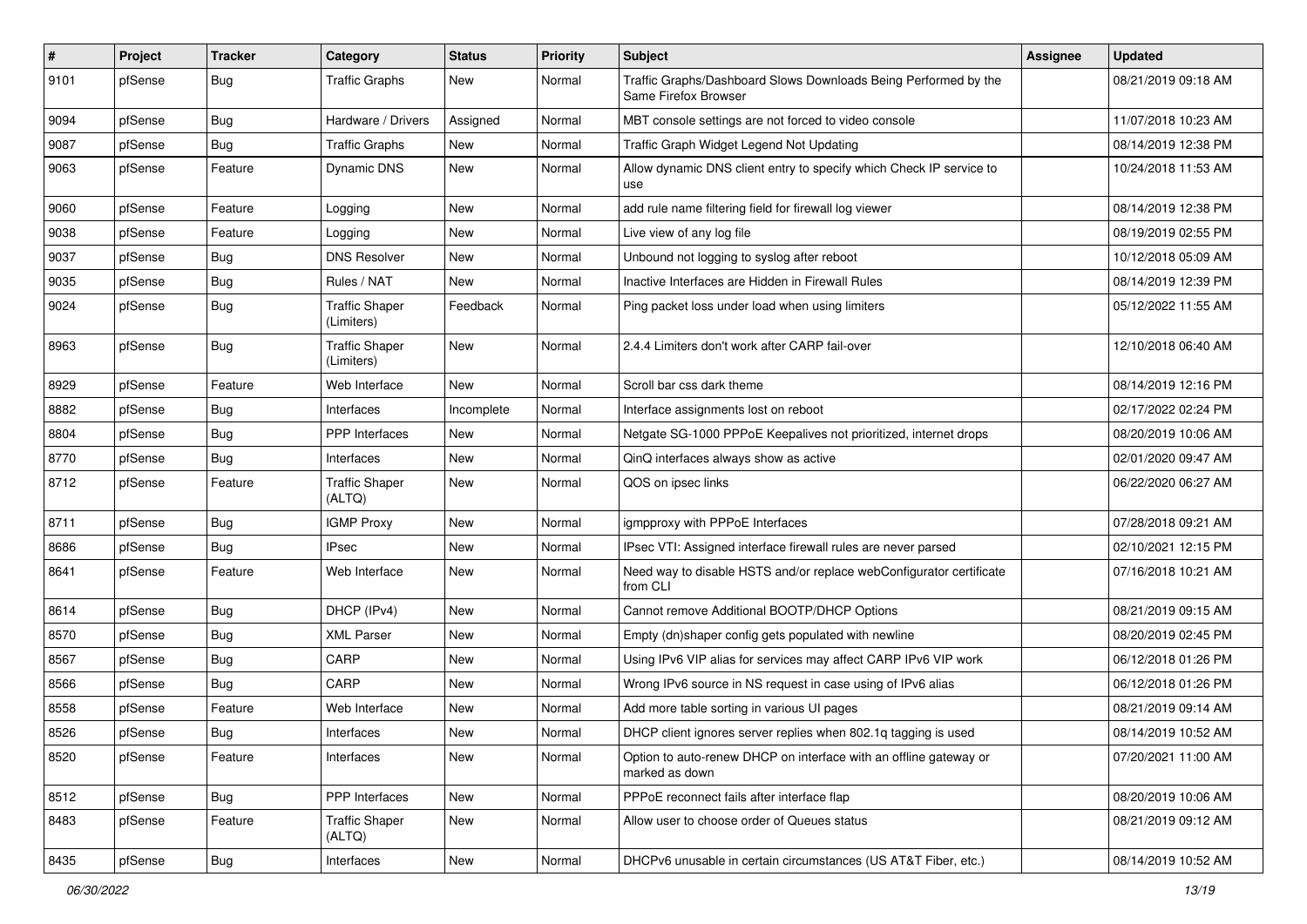| #    | Project | <b>Tracker</b> | Category                                        | <b>Status</b> | <b>Priority</b> | <b>Subject</b>                                                                                                          | Assignee | <b>Updated</b>      |
|------|---------|----------------|-------------------------------------------------|---------------|-----------------|-------------------------------------------------------------------------------------------------------------------------|----------|---------------------|
| 8432 | pfSense | <b>Bug</b>     | <b>Dynamic DNS</b>                              | New           | Normal          | Dynamic DNS Client gives an error that it can't find IPv6 address when<br>WAN interface is a LAGG                       |          | 09/17/2020 05:23 AM |
| 8419 | pfSense | <b>Bug</b>     | Web Interface                                   | <b>New</b>    | Normal          | webgui, when menubar is fixed to the top of the screen, the last items<br>of long menus cannot be seen/used.            |          | 07/19/2018 03:10 PM |
| 8406 | pfSense | Bug            | <b>Dynamic DNS</b>                              | <b>New</b>    | Normal          | DDNS IPV6 Cloudflare Client does not detect PPOE address                                                                |          | 03/31/2018 11:56 AM |
| 8401 | pfSense | <b>Bug</b>     | Installer                                       | <b>New</b>    | Normal          | Issues related to keys representing alphabetic characters specific to<br>Scandinavian languages and to some other keys. |          | 03/30/2018 11:06 AM |
| 8385 | pfSense | Feature        | Rules / NAT                                     | <b>New</b>    | Normal          | Utilize IP addresses from successfully authenticated OpenVPN<br>endpoints to Update Firewall Rules                      |          | 07/19/2018 03:07 PM |
| 8372 | pfSense | Feature        | Logging                                         | <b>New</b>    | Normal          | add gui setting to adjust refresh rate for dynamic firewall logs                                                        |          | 08/14/2019 10:31 AM |
| 8346 | pfSense | Feature        | <b>IPsec</b>                                    | <b>New</b>    | Normal          | Let pFSense act as an IPSec XAuth VPN Client                                                                            |          | 02/23/2018 07:39 AM |
| 8343 | pfSense | Bug            | Gateways                                        | New           | Normal          | Gateway Routes (Default Routes) not removed in Kernel when<br>removed from GUI                                          |          | 05/14/2020 01:22 AM |
| 8335 | pfSense | <b>Bug</b>     | <b>LAGG Interfaces</b>                          | <b>New</b>    | Normal          | System hang with LACP downlink to UniFi switch                                                                          |          | 08/21/2019 11:18 AM |
| 8330 | pfSense | Feature        | DHCP (IPv4)                                     | <b>New</b>    | Normal          | add options for ddns-local-address statements                                                                           |          | 04/27/2021 12:31 PM |
| 8325 | pfSense | <b>Bug</b>     | UPnP/NAT-PMP                                    | <b>New</b>    | Normal          | UPnP not available for pppoe-Clients                                                                                    |          | 11/15/2020 10:33 AM |
| 8313 | pfSense | <b>Bug</b>     | <b>Notifications</b>                            | New           | Normal          | STARTTLS auto detection not working                                                                                     |          | 04/21/2022 12:39 PM |
| 8285 | pfSense | <b>Bug</b>     | Web Interface                                   | <b>New</b>    | Normal          | Actions on stale data may result in catastrophic results                                                                |          | 01/16/2018 08:08 PM |
| 8263 | pfSense | Bug            | <b>Traffic Shaper</b><br>(ALTQ)                 | New           | Normal          | Cannot create a nonlinear `Link Share` service curve because of: "the<br>sum of the child bandwidth higher than parent" |          | 11/05/2020 07:31 AM |
| 8262 | pfSense | Feature        | <b>IPv6 Router</b><br>Advertisements<br>(RADVD) | <b>New</b>    | Normal          | Make each prefix flags configurable separately.                                                                         |          | 01/16/2018 12:35 PM |
| 8243 | pfSense | Feature        | <b>XMLRPC</b>                                   | <b>New</b>    | Normal          | Sync dashboard settings over xmlrpc                                                                                     |          | 08/21/2019 10:42 AM |
| 8236 | pfSense | Feature        | <b>DNS Resolver</b>                             | New           | Normal          | Ability to configure "forward-first" and "forward-host" options for more<br>robust domain overrides in DNS Resolver     |          | 12/26/2017 01:26 AM |
| 8207 | pfSense | <b>Bug</b>     | <b>Operating System</b>                         | <b>New</b>    | Normal          | 2.4 cannot boot as a Xen VM with more than 7 NICs                                                                       |          | 06/25/2022 05:42 PM |
| 8178 | pfSense | Feature        | Package System                                  | <b>New</b>    | Normal          | Allow setting attributes for form elements in package XML                                                               |          | 12/09/2017 07:48 PM |
| 8177 | pfSense | <b>Bug</b>     | Package System                                  | New           | Normal          | "/xsl/package.xsl" is referenced in package XML files but not on the<br>firewall                                        |          | 08/14/2019 09:56 AM |
| 8176 | pfSense | Bug            | Package System                                  | <b>New</b>    | Normal          | ./schema/packages.dtd -- referenced in *xml, but missing?                                                               |          | 12/09/2017 06:52 PM |
| 8173 | pfSense | Feature        | Interfaces                                      | New           | Normal          | dhcp6c - RAW Options                                                                                                    |          | 05/29/2022 05:34 PM |
| 8170 | pfSense | Feature        | <b>XMLRPC</b>                                   | New           | Normal          | XMLRPC Sync deletes entires on remote System                                                                            |          | 08/21/2019 10:42 AM |
| 8168 | pfSense | Feature        | <b>IPsec</b>                                    | New           | Normal          | strongswan dhcp option                                                                                                  |          | 12/19/2017 04:14 AM |
| 8149 | pfSense | Feature        | <b>NTPD</b>                                     | New           | Normal          | <b>NTPsec</b>                                                                                                           |          | 10/11/2020 10:59 AM |
| 8130 | pfSense | Bug            | <b>Traffic Graphs</b>                           | New           | Normal          | Status - Monitoring - Area chart displays traffic data differently than Line<br>or Bar charts                           |          | 11/26/2017 01:40 PM |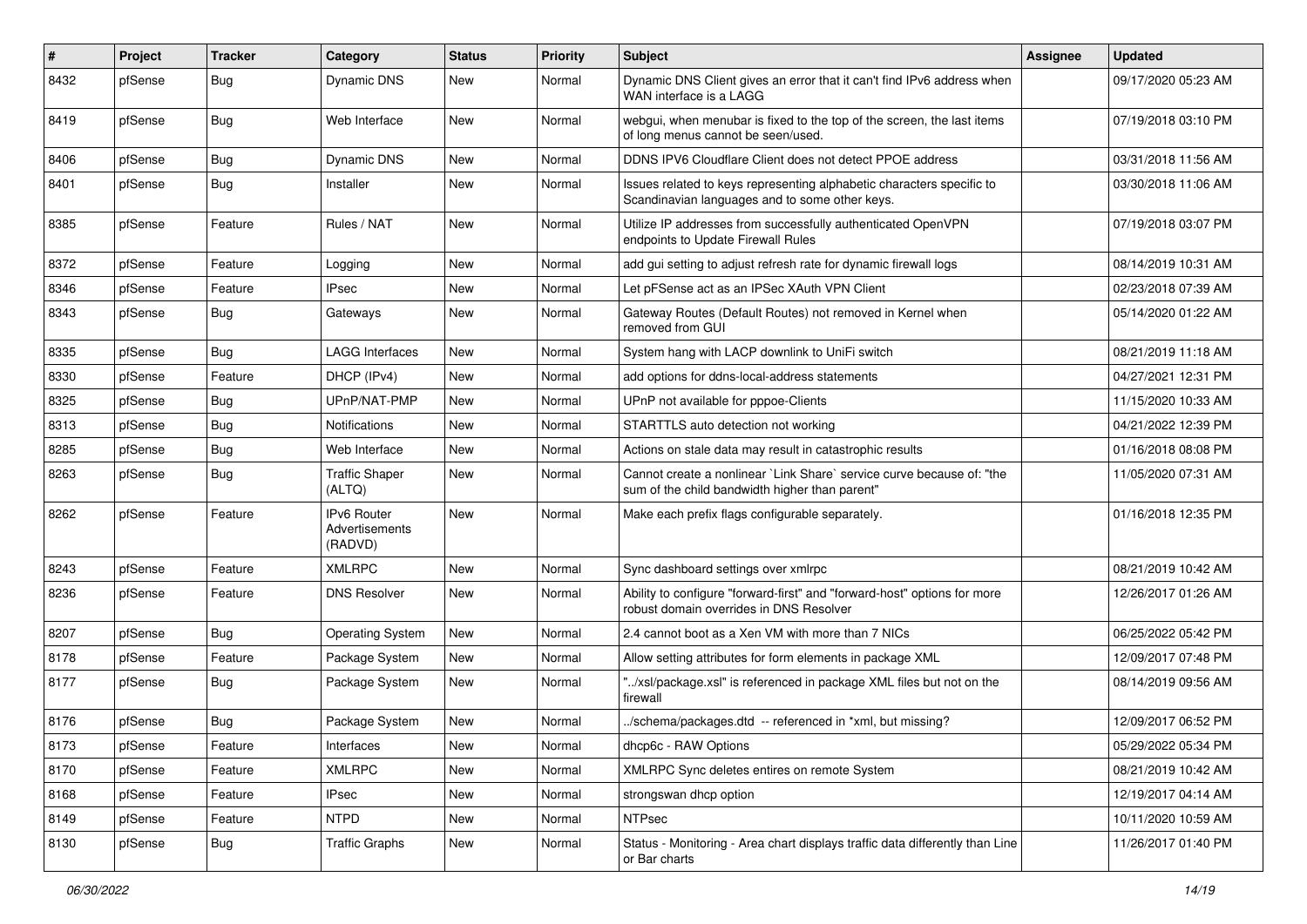| $\vert$ # | Project | <b>Tracker</b> | Category                        | <b>Status</b> | <b>Priority</b> | Subject                                                                                                                           | Assignee | <b>Updated</b>      |
|-----------|---------|----------------|---------------------------------|---------------|-----------------|-----------------------------------------------------------------------------------------------------------------------------------|----------|---------------------|
| 8122      | pfSense | Bug            | OpenVPN                         | New           | Normal          | openvpn client is unable to use OTP (temporary) passwords                                                                         |          | 04/16/2018 09:28 AM |
| 8113      | pfSense | <b>Bug</b>     | Interfaces                      | <b>New</b>    | Normal          | MTU setting on bridge, openvpn clients ignored                                                                                    |          | 12/31/2021 05:55 PM |
| 8095      | pfSense | Bug            | Translations                    | New           | Normal          | Unescaped simple quotes break JavaScript features when the French<br>translation is enabled                                       |          | 08/21/2019 09:06 AM |
| 8087      | pfSense | <b>Bug</b>     | Authentication                  | <b>New</b>    | Normal          | Provide Calling-Station-ID to RADIUS backed VPN connections                                                                       |          | 06/06/2020 05:36 AM |
| 8078      | pfSense | Feature        | <b>PPP</b> Interfaces           | New           | Normal          | <b>PPPoE Reconnect Wait Time</b>                                                                                                  |          | 11/09/2017 05:13 PM |
| 8076      | pfSense | <b>Bug</b>     | Backup / Restore                | New           | Normal          | User can easily apply an unusable interface configuration after restore                                                           |          | 08/14/2019 10:52 AM |
| 8073      | pfSense | <b>Bug</b>     | <b>IPsec</b>                    | New           | Normal          | Traffic inexplicably not going through IPSEC despite (in theory)<br>matching SPs                                                  |          | 11/09/2017 02:51 AM |
| 8066      | pfSense | <b>Bug</b>     | Routing                         | <b>New</b>    | Normal          | Static routes not applied when they go out a interface using carp                                                                 |          | 11/08/2017 02:04 AM |
| 8036      | pfSense | Feature        | <b>IPsec</b>                    | New           | Normal          | Want to run multiple Mobile Client IKEv2 server instances                                                                         |          | 08/14/2019 09:31 AM |
| 8004      | pfSense | Bug            | <b>NAT Reflection</b>           | New           | Normal          | Error notice for a deleted NAT that had a RULE or an existing NAT<br>which is claimed to have no NAT port                         |          | 10/24/2017 06:39 PM |
| 7988      | pfSense | Feature        | Web Interface                   | <b>New</b>    | Normal          | Compact Theme based on Compact-RED with the default theme<br>colors.                                                              |          | 10/23/2017 05:34 AM |
| 7986      | pfSense | <b>Bug</b>     | Wireless                        | <b>New</b>    | Normal          | WLAN card no longer properly initialized under 2.4.0                                                                              |          | 06/19/2020 08:08 AM |
| 7977      | pfSense | <b>Bug</b>     | Translations                    | New           | Normal          | English text shown in stead of translated text (Routing - Gateway<br>groups - edit)                                               |          | 08/21/2019 11:28 AM |
| 7974      | pfSense | Feature        | Dashboard                       | <b>New</b>    | Normal          | ZFS RAID Monitor Not available                                                                                                    |          | 08/20/2019 01:34 PM |
| 7971      | pfSense | Feature        | <b>Captive Portal</b>           | New           | Normal          | Allow import, export and synchronization of MACs under Captive Portal<br>service                                                  |          | 10/19/2017 04:56 AM |
| 7964      | pfSense | Bug            | Multi-WAN                       | <b>New</b>    | Normal          | Restart openvpn on gateway switching                                                                                              |          | 08/19/2019 12:35 PM |
| 7957      | pfSense | Feature        | Web Interface                   | New           | Normal          | GUI theme - separate "colour" from "compact/normal" in theme<br>dropdown                                                          |          | 10/17/2017 06:58 AM |
| 7956      | pfSense | Feature        | Web Interface                   | <b>New</b>    | Normal          | Favicon able to match GUI colour setting?                                                                                         |          | 10/17/2017 06:36 AM |
| 7943      | pfSense | <b>Bug</b>     | Web Interface                   | New           | Normal          | CSS Overflow Fix for Drop Down Menus in webConfigurator                                                                           |          | 11/21/2020 02:54 PM |
| 7922      | pfSense | Feature        | Rules / NAT                     | New           | Normal          | Add the option to select the ISP IPv6 Delegated Prefix as a destination<br>in firewall rules                                      |          | 10/10/2017 06:36 PM |
| 7899      | pfSense | <b>Bug</b>     | <b>Traffic Shaper</b><br>(ALTQ) | <b>New</b>    | Normal          | a floating 'match' rule on LAN does not put traffic from a broswer on a<br>clientpc into a shaper queue                           |          | 09/28/2017 09:16 AM |
| 7888      | pfSense | Feature        | Package System                  | New           | Normal          | Add a button in package manager GUI to upgrade all packages                                                                       |          | 09/28/2017 05:50 AM |
| 7881      | pfSense | Feature        | OpenVPN                         | <b>New</b>    | Normal          | OpenVPN client - add support for multiple server entries                                                                          |          | 08/14/2019 09:32 AM |
| 7863      | pfSense | <b>Bug</b>     | User Manager /<br>Privileges    | New           | Normal          | The "WebCfg - All pages" permission inclueds the "User - System:<br>Shell account access" even though that is not a WebCofg page. |          | 09/16/2017 05:13 AM |
| 7852      | pfSense | Feature        | <b>DNS Resolver</b>             | <b>New</b>    | Normal          | Add views support to Unbound GUI                                                                                                  |          | 09/11/2017 12:26 PM |
| 7821      | pfSense | Bug            | DHCP (IPv6)                     | New           | Normal          | GIF does not support broadcast                                                                                                    |          | 08/29/2017 10:50 AM |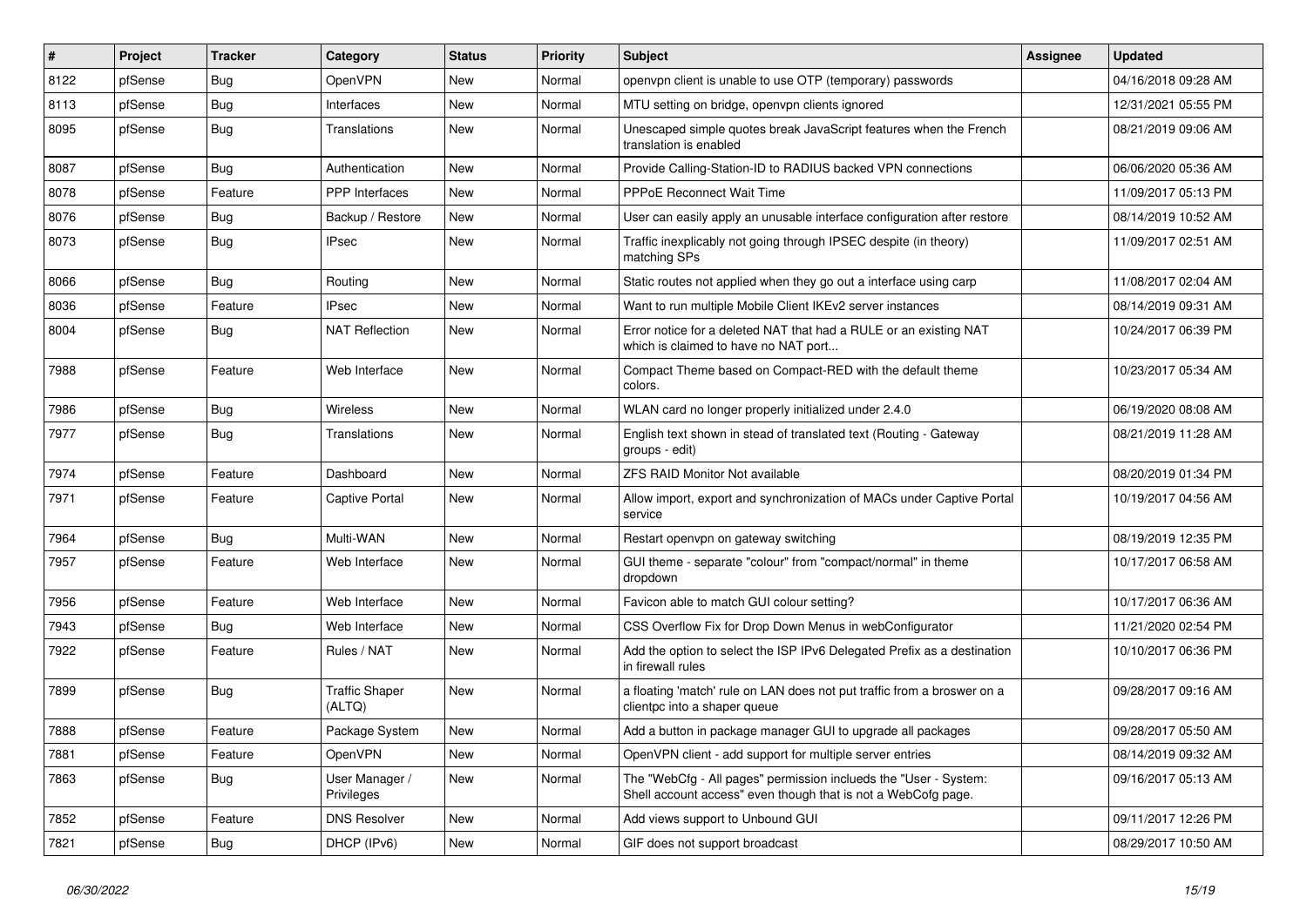| $\vert$ # | Project | <b>Tracker</b> | Category                                 | <b>Status</b> | <b>Priority</b> | Subject                                                                                                               | Assignee | <b>Updated</b>      |
|-----------|---------|----------------|------------------------------------------|---------------|-----------------|-----------------------------------------------------------------------------------------------------------------------|----------|---------------------|
| 7812      | pfSense | Feature        | Web Interface                            | New           | Normal          | ZFS handling of autopreplace                                                                                          |          | 08/13/2019 03:53 PM |
| 7800      | pfSense | Feature        | Logging                                  | <b>New</b>    | Normal          | Add option for state logging                                                                                          |          | 08/13/2019 03:51 PM |
| 7799      | pfSense | Feature        | Rules / NAT                              | New           | Normal          | Make an ajax call to toggle logging by clicking on the logging icon next<br>to a rule                                 |          | 08/13/2019 09:40 AM |
| 7783      | pfSense | Feature        | <b>Operating System</b>                  | <b>New</b>    | Normal          | Support for hosting VMs on pfSense using bhyve                                                                        |          | 03/25/2022 11:53 AM |
| 7781      | pfSense | Feature        | Rules / NAT                              | New           | Normal          | Please Enable Rule Separators on Manual Outbound NAT                                                                  |          | 08/21/2019 09:07 AM |
| 7779      | pfSense | <b>Bug</b>     | OpenVPN                                  | New           | Normal          | Traffic crossing a site-to-site OpenVPN tunnel fails to fragment.                                                     |          | 06/02/2021 08:26 AM |
| 7773      | pfSense | Feature        | <b>IPsec</b>                             | <b>New</b>    | Normal          | IPSec using IKEv2 with split DNS not using provided domain names                                                      |          | 08/15/2017 05:25 PM |
| 7761      | pfSense | Feature        | Rules / NAT                              | New           | Normal          | Add a way to match on IPv6 proto=0 (hop-by-hop header extension)                                                      |          | 08/13/2019 03:49 PM |
| 7757      | pfSense | <b>Bug</b>     | Backup / Restore                         | New           | Normal          | Auto Config Backup fails to upload unless Default Gateway is up                                                       |          | 08/16/2019 12:47 PM |
| 7747      | pfSense | Feature        | Console Menu                             | New           | Normal          | Minor UI Tweak: Make hitting enter on the console (esp via SSH)<br>should not log you out, but simply redraw the menu |          | 08/01/2017 04:03 PM |
| 7738      | pfSense | Feature        | <b>IPsec</b>                             | <b>New</b>    | Normal          | Highlight which IPSec (or other VPN) crypto modes are<br>hardware-accelerated in the UI                               |          | 08/13/2019 03:46 PM |
| 7737      | pfSense | <b>Bug</b>     | IPv6 Router<br>Advertisements<br>(RADVD) | New           | Normal          | radvd error message                                                                                                   |          | 08/13/2019 09:41 AM |
| 7734      | pfSense | Bug            | DHCP (IPv6)                              | <b>New</b>    | Normal          | Using opton ia pd0 does not renew prefix and prefix get dropped                                                       |          | 07/31/2017 03:46 AM |
| 7720      | pfSense | Feature        | Hardware / Drivers                       | <b>New</b>    | Normal          | Add general watchdog kernel modules (like ichwd) and watchdogd<br>support in the GUI.                                 |          | 08/19/2019 01:20 PM |
| 7671      | pfSense | Feature        | <b>Gateway Monitoring</b>                | <b>New</b>    | Normal          | Gateway Monitoring Via Custom Script or Telnet.                                                                       |          | 09/18/2020 02:59 PM |
| 7665      | pfSense | Bug            | Aliases / Tables                         | New           | Normal          | Host range validation for Aliases is not strict enough                                                                |          | 08/21/2019 11:01 AM |
| 7626      | pfSense | Feature        | Interfaces                               | <b>New</b>    | Normal          | Add IPoE support for WAN                                                                                              |          | 01/01/2022 12:31 AM |
| 7602      | pfSense | Feature        | <b>Operating System</b>                  | <b>New</b>    | Normal          | Auto-Create bootable USB for recovery                                                                                 |          | 08/13/2019 09:50 AM |
| 7590      | pfSense | <b>Bug</b>     | Diagnostics                              | New           | Normal          | diag edit do not save when nothing to sae (in directory browse view)                                                  |          | 05/20/2017 05:04 PM |
| 7589      | pfSense | <b>Bug</b>     | Diagnostics                              | <b>New</b>    | Normal          | diag edit.php old print info box                                                                                      |          | 05/20/2017 05:02 PM |
| 7563      | pfSense | Feature        | L <sub>2</sub> TP                        | New           | Normal          | 2tp Suggestion: consider allowing IP/Subnet for the user.                                                             |          | 08/21/2019 10:52 AM |
| 7551      | pfSense | <b>Bug</b>     | Rules / NAT                              | New           | Normal          | Dynamic IPsec endpoints not added to rule set after WAN down/up                                                       |          | 05/16/2017 02:26 PM |
| 7541      | pfSense | Feature        | Installer                                | <b>New</b>    | Normal          | ZFS Install, add hot spare option                                                                                     |          | 08/14/2019 09:32 AM |
| 7476      | pfSense | Bug            | Logging                                  | New           | Normal          | Dirty buffer used to build log messages?                                                                              |          | 04/17/2017 09:51 PM |
| 7430      | pfSense | Bug            | Interfaces                               | New           | Normal          | pfsense-utils.inc - where_is_ipaddr_configured() should account for<br>loopback interface                             |          | 08/13/2019 03:48 PM |
| 7420      | pfSense | <b>Bug</b>     | <b>IPsec</b>                             | New           | Normal          | ipsec status freezing                                                                                                 |          | 02/13/2020 09:09 AM |
| 7418      | pfSense | Feature        | Dynamic DNS                              | New           | Normal          | Dynamic dns should be sorted interface name                                                                           |          | 08/21/2019 08:58 AM |
| 7405      | pfSense | Feature        | DHCP (IPv4)                              | New           | Normal          | Ability to add dhcp host reservations from "Diagnostics -> ARP table"                                                 |          | 10/12/2020 08:22 AM |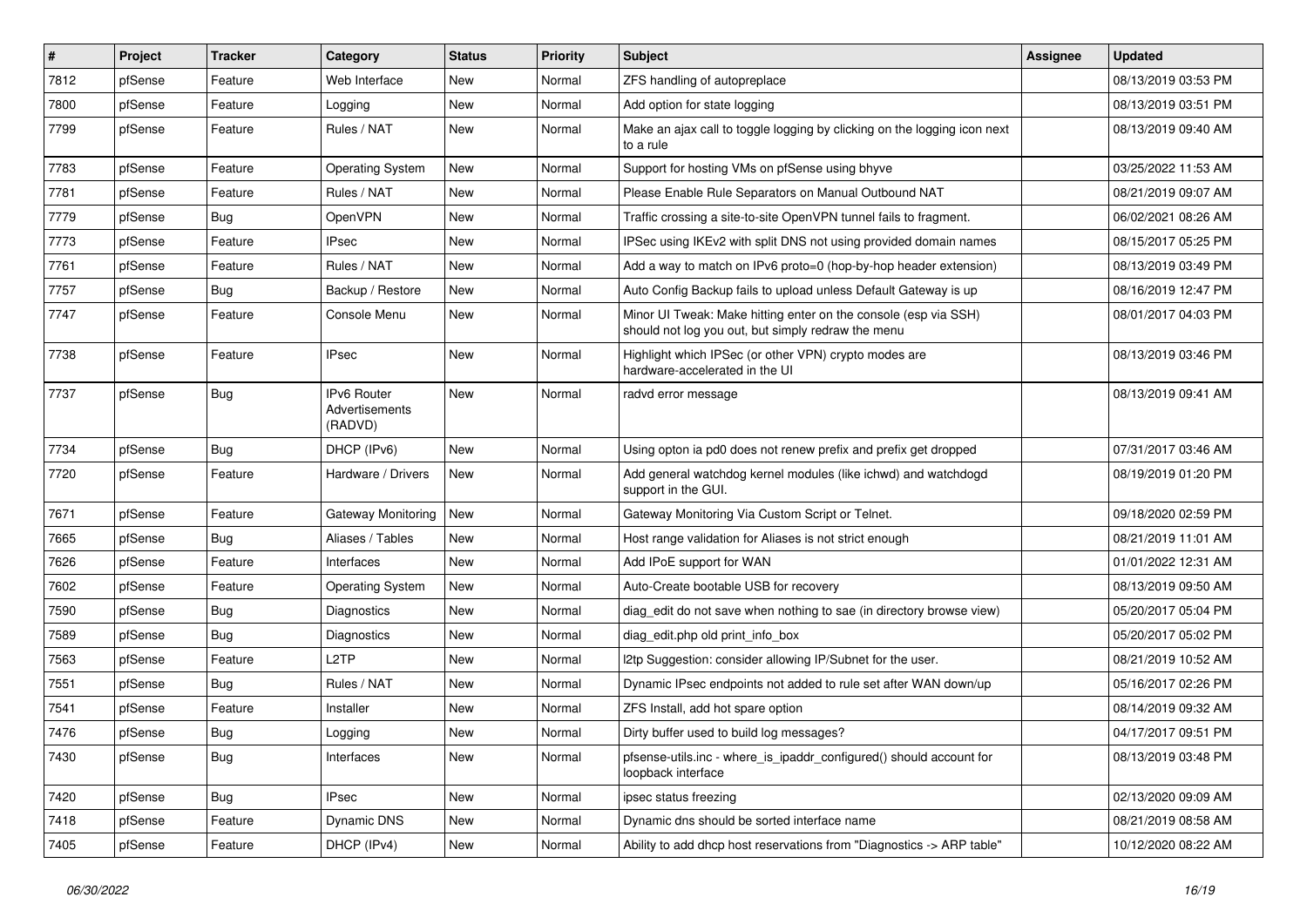| $\pmb{\sharp}$ | Project | <b>Tracker</b> | Category                                 | <b>Status</b> | <b>Priority</b> | Subject                                                                                                                       | <b>Assignee</b> | <b>Updated</b>      |
|----------------|---------|----------------|------------------------------------------|---------------|-----------------|-------------------------------------------------------------------------------------------------------------------------------|-----------------|---------------------|
| 7402           | pfSense | <b>Bug</b>     | Web Interface                            | New           | Normal          | Inconsistent use of htmlentities validation checks                                                                            |                 | 03/21/2017 08:58 AM |
| 7385           | pfSense | Todo           | Web Interface                            | New           | Normal          | Sanitize PHP includes                                                                                                         |                 | 08/13/2019 03:22 PM |
| 7373           | pfSense | <b>Bug</b>     | Rules / NAT                              | New           | Normal          | Firewall schedules GUI needs to be redone from scratch                                                                        |                 | 08/21/2019 08:56 AM |
| 7352           | pfSense | <b>Bug</b>     | Routing                                  | New           | Normal          | pfSense IPv6 static route is dumped after a WAN flap                                                                          |                 | 01/20/2022 09:35 AM |
| 7303           | pfSense | Bug            | IPv6 Router<br>Advertisements<br>(RADVD) | New           | Normal          | ipv6 connectivity lost on pfSense reboot                                                                                      |                 | 08/20/2019 12:23 PM |
| 7292           | pfSense | Feature        | <b>Dynamic DNS</b>                       | <b>New</b>    | Normal          | DynamicDNS configuration does not sync to HA secondary                                                                        |                 | 02/21/2017 04:56 PM |
| 7287           | pfSense | Feature        | <b>NTPD</b>                              | New           | Normal          | NTP add support for ACTS ref clock                                                                                            |                 | 10/12/2020 07:45 AM |
| 7286           | pfSense | <b>Bug</b>     | OpenVPN                                  | Incomplete    | Normal          | OpenVPN client is unreliable when you have multiple tunnels                                                                   |                 | 08/19/2019 03:28 PM |
| 7281           | pfSense | Feature        | <b>OpenVPN</b>                           | New           | Normal          | OpenVPN: Add support for IPv6 dynamic prefix selection                                                                        |                 | 12/21/2017 08:56 PM |
| 7260           | pfSense | Feature        | Rules / NAT                              | New           | Normal          | Source OS / p0f Database Missing Modern Operating Systems                                                                     |                 | 04/18/2020 02:25 AM |
| 7244           | pfSense | Feature        | Developer Tools                          | <b>New</b>    | Normal          | Publish pfsense as a Vagrant Basebox                                                                                          |                 | 01/29/2019 04:09 AM |
| 7238           | pfSense | <b>Bug</b>     | Web Interface                            | New           | Normal          | Menu layout broken when using "Hostname in Menu" with long<br>hostnames                                                       |                 | 02/21/2017 07:01 AM |
| 7201           | pfSense | Feature        | <b>NTPD</b>                              | <b>New</b>    | Normal          | NTP Support multiple GPS reference clocks                                                                                     |                 | 04/27/2021 12:31 PM |
| 7195           | pfSense | Bug            | Package System                           | New           | Normal          | pkg_edit.php - <checkenablefields> tag has no effect on fields other<br/>than checkbox/input</checkenablefields>              |                 | 08/21/2019 09:15 AM |
| 7182           | pfSense | Feature        | Dashboard                                | <b>New</b>    | Normal          | Break up System Widget on the Dashboard                                                                                       |                 | 08/21/2019 08:59 AM |
| 7172           | pfSense | Bug            | DHCP (IPv4)                              | New           | Normal          | Sorting by hostname in Services > DHCP Server > LAN should be<br>"natural" (alphanumeric friendly)                            |                 | 08/20/2019 03:47 PM |
| 7152           | pfSense | Bug            | <b>DNS Resolver</b>                      | New           | Normal          | Unbound / DNS Resolver issue if "Register DHCP static mappings in<br>the DNS Resolver" set before wildcard DNS custom options |                 | 12/18/2021 04:59 PM |
| 7138           | pfSense | Bug            | DHCP (IPv6)                              | Assigned      | Normal          | Pfsense wide dhcpv6 client doesn't recognise if id statement                                                                  |                 | 04/21/2022 12:39 PM |
| 7113           | pfSense | <b>Bug</b>     | Dashboard                                | New           | Normal          | Interface name in Traffic Graphs                                                                                              |                 | 12/31/2021 05:40 PM |
| 7096           | pfSense | <b>Bug</b>     | <b>DNS Resolver</b>                      | Feedback      | Normal          | Unbound fails to start on boot if specific network devices are configured<br>in the "Network Interfaces"                      |                 | 11/22/2021 08:59 AM |
| 7085           | pfSense | Feature        | Rules / NAT                              | <b>New</b>    | Normal          | <b>Edit Firewall Rules Seperator</b>                                                                                          |                 | 09/10/2017 09:15 AM |
| 7082           | pfSense | Bug            | Package System                           | New           | Normal          | pkg edit.php - impossible to use default value with rowhelperfield                                                            |                 | 08/21/2019 09:15 AM |
| 7040           | pfSense | <b>Bug</b>     | Interfaces                               | New           | Normal          | Issue when disabling an interface                                                                                             |                 | 12/26/2016 02:56 AM |
| 6977           | pfSense | <b>Bug</b>     | Interfaces                               | New           | Normal          | VLAN traffic is erroneously counted as underlying iface (untagged)<br>traffic                                                 |                 | 08/13/2019 02:56 PM |
| 6960           | pfSense | Feature        | DHCP (IPv4)                              | New           | Normal          | Consider replacing ISC DHCP server with KEA DHCP                                                                              |                 | 09/24/2020 01:59 PM |
| 6956           | pfSense | Feature        | Captive Portal                           | New           | Normal          | Allow more control over concurrent logins                                                                                     |                 | 11/23/2016 12:01 PM |
| 6926           | pfSense | <b>Bug</b>     | UPnP/NAT-PMP                             | New           | Normal          | Miniupnp advertising expired IPv6 address                                                                                     |                 | 01/15/2022 08:29 PM |
| 6917           | pfSense | Feature        | Upgrade                                  | New           | Normal          | Add ability to choose from what IP/IFACE you search for updates                                                               |                 | 11/11/2016 09:51 AM |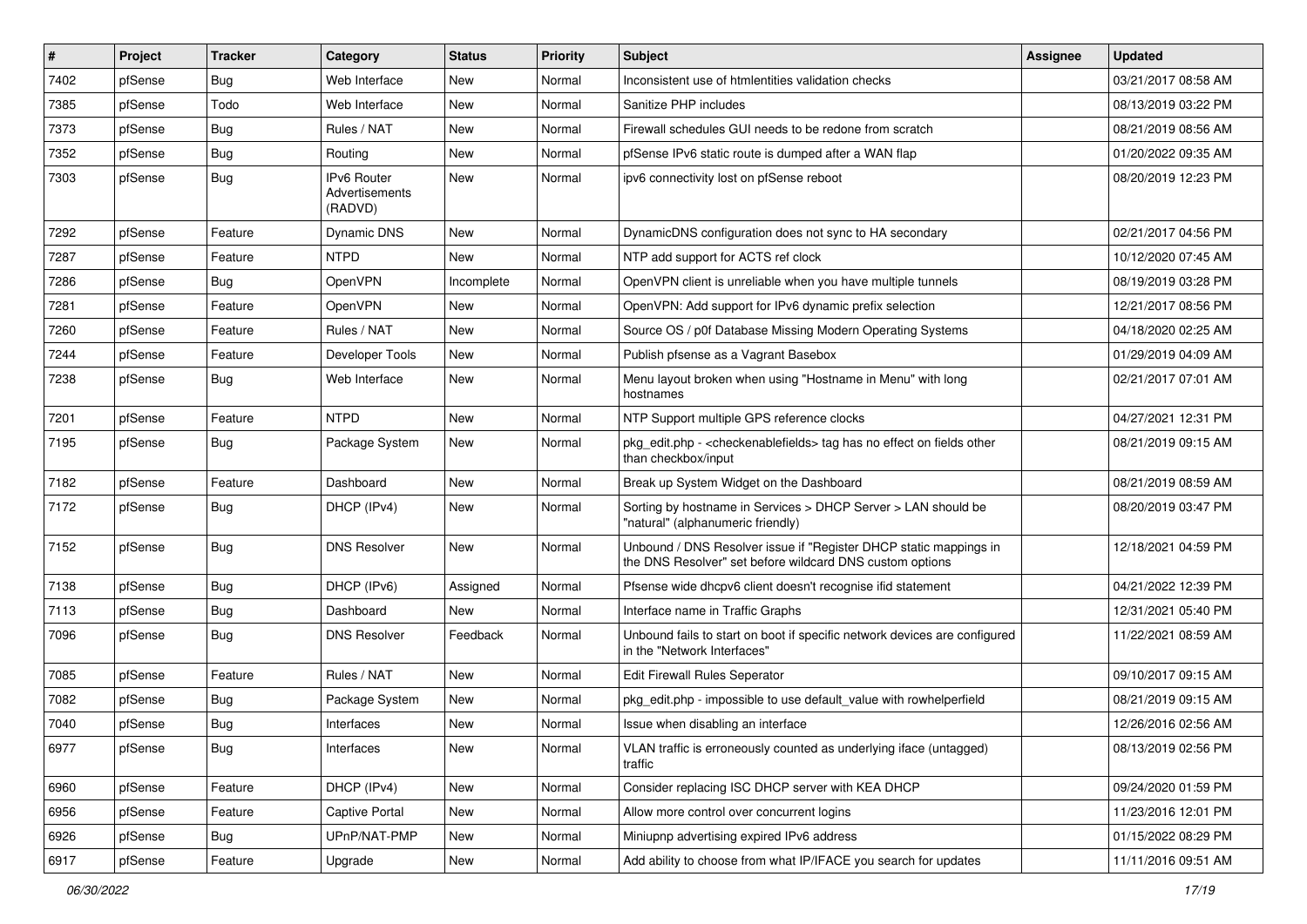| #    | Project | <b>Tracker</b> | Category                                 | <b>Status</b> | <b>Priority</b> | <b>Subject</b>                                                                                                                                         | Assignee | <b>Updated</b>      |
|------|---------|----------------|------------------------------------------|---------------|-----------------|--------------------------------------------------------------------------------------------------------------------------------------------------------|----------|---------------------|
| 6845 | pfSense | Feature        | Interfaces                               | New           | Normal          | DHCP / DHCPv6 WAN client status page                                                                                                                   |          | 08/19/2019 12:37 PM |
| 6823 | pfSense | <b>Bug</b>     | Interfaces                               | <b>New</b>    | Normal          | No connectivity after changing link state to UP                                                                                                        |          | 04/21/2022 12:39 PM |
| 6816 | pfSense | Feature        | IPv6 Router<br>Advertisements<br>(RADVD) | <b>New</b>    | Normal          | Status and/or Diagnostics page for radvd                                                                                                               |          | 08/13/2019 02:35 PM |
| 6803 | pfSense | Bug            | Web Interface                            | <b>New</b>    | Normal          | CSRF timeout occurs when it (probably) shouldn't                                                                                                       |          | 11/03/2016 09:43 PM |
| 6799 | pfSense | <b>Bug</b>     | Rules / NAT                              | New           | Normal          | Using NOT (!) with interface subnet macros results unexpected traffic<br>passing when multiple subnets are included in the macro (i.e. VIP<br>subnets) |          | 02/07/2022 02:18 PM |
| 6796 | pfSense | Feature        | Interfaces                               | New           | Normal          | Allow hostnames as GRE and GIF endpoints                                                                                                               |          | 08/13/2019 02:35 PM |
| 6776 | pfSense | Feature        | Rules / NAT                              | New           | Normal          | Allow disabling of "filter rule association" by default                                                                                                |          | 08/17/2021 10:56 AM |
| 6738 | pfSense | Feature        | Web Interface                            | New           | Normal          | GUI Action Buttons replicated to the top of the List                                                                                                   |          | 07/10/2021 01:04 PM |
| 6691 | pfSense | <b>Bug</b>     | DHCP (IPv6)                              | <b>New</b>    | Normal          | dhcp6c quits after only two tries if no response was received                                                                                          |          | 12/07/2020 04:25 PM |
| 6668 | pfSense | Bug            | <b>IPsec</b>                             | Feedback      | Normal          | IPSec tunnel + L2TP/IPSec VPN - wrong PSK chosen by pfSense                                                                                            |          | 09/21/2019 02:07 AM |
| 6627 | pfSense | <b>Bug</b>     | Rules / NAT                              | New           | Normal          | floating tab match rules ignore quick action so should be removed                                                                                      |          | 07/18/2016 02:15 PM |
| 6615 | pfSense | Feature        | DHCP (IPv4)                              | <b>New</b>    | Normal          | new DHCP server option                                                                                                                                 |          | 08/13/2019 01:39 PM |
| 6614 | pfSense | <b>Bug</b>     | Web Interface                            | Confirmed     | Normal          | Dashboard high CPU usage                                                                                                                               |          | 07/14/2016 03:04 PM |
| 6605 | pfSense | <b>Bug</b>     | Interfaces                               | Confirmed     | Normal          | rc.linkup logic issues with actions taken                                                                                                              |          | 07/12/2016 07:46 PM |
| 6604 | pfSense | Feature        | <b>NTPD</b>                              | New           | Normal          | Allow NTP server list to be overridden by DHCP/PPP                                                                                                     |          | 08/13/2019 01:39 PM |
| 6602 | pfSense | Feature        | User Manager /<br>Privileges             | New           | Normal          | Config writes denied via "deny config write" permission should notify as<br>such                                                                       |          | 08/20/2019 03:43 PM |
| 6580 | pfSense | Bug            | <b>Operating System</b>                  | Confirmed     | Normal          | Bridge with down member interface sends ICMP unreachables where it<br>shouldn't                                                                        |          | 07/05/2016 05:40 PM |
| 6574 | pfSense | Feature        | Hardware / Drivers                       | New           | Normal          | Support USB RNDIS network interfaces                                                                                                                   |          | 08/20/2019 08:46 AM |
| 6554 | pfSense | Feature        | <b>NTPD</b>                              | New           | Normal          | Reintroduce NTP mode7 for IEEE 1588 PTPd interop                                                                                                       |          | 08/13/2019 01:40 PM |
| 6541 | pfSense | <b>Bug</b>     | IPv6 Router<br>Advertisements<br>(RADVD) | <b>New</b>    | Normal          | IPv6 RAs always include on-link prefix; clients may not use DHCPv6<br>managed addresses                                                                |          | 08/13/2019 03:23 PM |
| 6539 | pfSense | Feature        | Rules / NAT                              | <b>New</b>    | Normal          | ICMPv6 filtering requires multiple rules - no range support                                                                                            |          | 08/13/2019 01:23 PM |
| 6517 | pfSense | <b>Bug</b>     | <b>IPsec</b>                             | Confirmed     | Normal          | Adding mobile IPsec phase 2 entries requires restart of strongswan                                                                                     |          | 06/21/2016 11:04 PM |
| 6501 | pfSense | Todo           | Web Interface                            | New           | Normal          | Tightening up subnet expansion                                                                                                                         |          | 08/13/2019 01:23 PM |
| 6500 | pfSense | Feature        | Package System                           | New           | Normal          | Should be a way to determine which packages are available without<br>having to update/install                                                          |          | 06/17/2016 05:34 PM |
| 6493 | pfSense | Bug            | Web Interface                            | Confirmed     | Normal          | Dynamic DNS clients slow page load                                                                                                                     |          | 06/17/2016 03:43 AM |
| 6481 | pfSense | <b>Bug</b>     | <b>IPsec</b>                             | New           | Normal          | loading EAP_RADIUS method failed                                                                                                                       |          | 03/24/2020 04:25 PM |
| 6469 | pfSense | Feature        | Console Menu                             | New           | Normal          | Improve help + self documentation in console PHP shell                                                                                                 |          | 08/13/2019 01:23 PM |